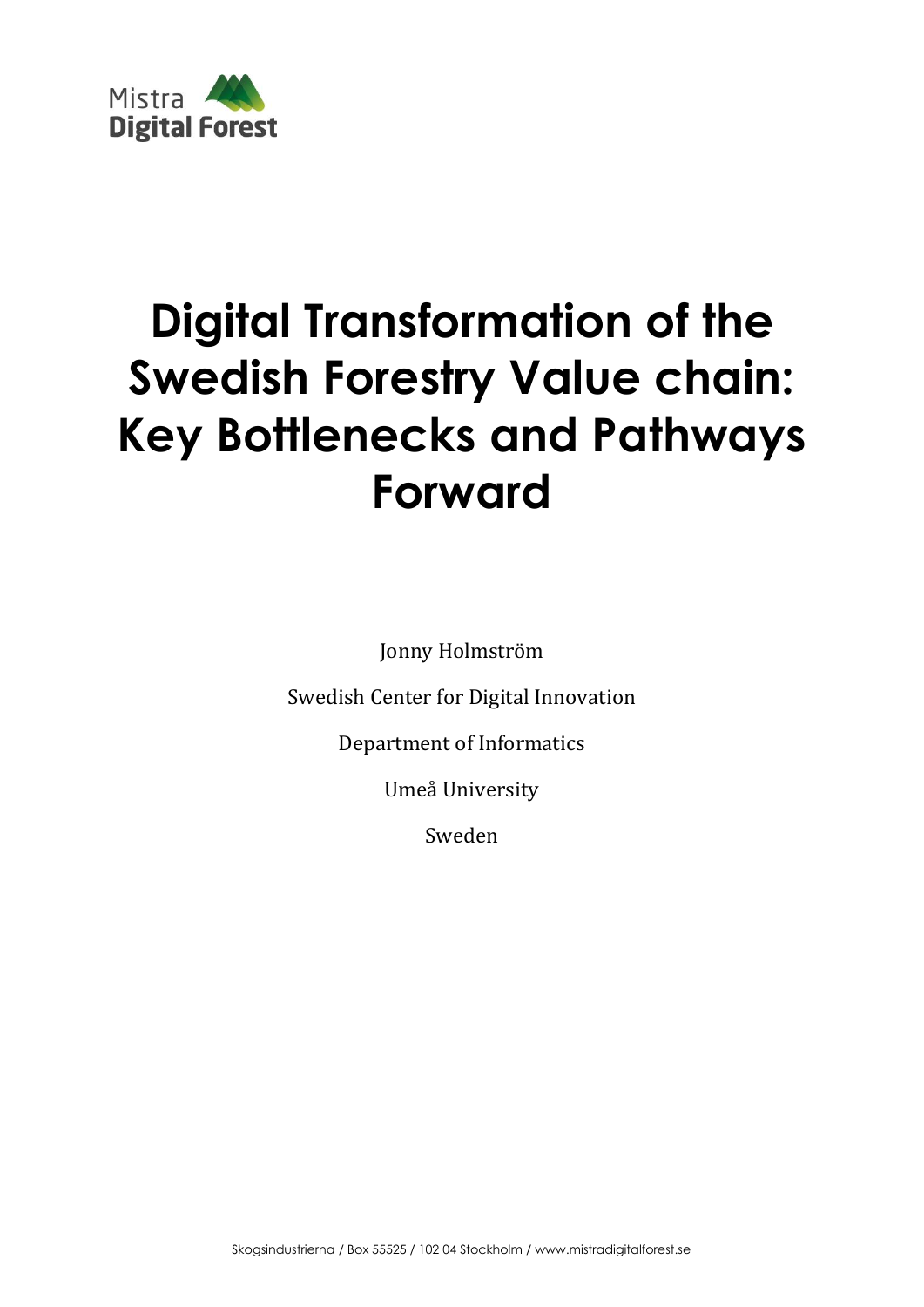

#### **Abstract**

The purpose of this report is to investigate the dynamics of digitalizing the Swedish forestry value chain. Specifically, we investigate the information flows in the Swedish forestry value chain, and the new value creation opportunities associated with an integrated end‐to‐end digital information flow across the value chain. While the digital transformation of traditional forestry value chain processes towards a digital value chain may enable firms to establish a competitive market position, digital transformation is also associated with a series of challenges. Based on an interview study with 16 respondents from firms across the forestry value chain, we posit that while the traditional value chain works well, the digital value chain is fragmented. The results also demonstrate how the interest in digitalization and AI is huge, but the digital transformation processes have barely begun. A key concern among all respondents is that the data sets used by each firm are limited and not shared between the firms throughout the value chain. Specifically, the results illustrate four major bottlenecks the forestry industry is facing: 1. The level of digital maturity is varied, 2. the supply/demand chain is broken, 3. The level of digital competence is low, and 4. The level of service innovation is low. Moreover, we identify four key areas with respect to possible pathways forward: 1. strategies for boosting digital maturity, 2. from supply chains to ecosystems, 3. programs for improving digital competence, and 4. approaches for identifying opportunities for service innovation.

# **Introduction**

Organizations in all industries find themselves at a transition point because of the rapid emergence of disruptive digital technologies (see e.g. Yoo et al., 2012; Jonsson et al., 2018; Westergren et al., 2019). As a consequence, business models and organizing models are challenged or fundamentally changed by the nature of digital innovation (Nambisan et al., 2017; Holmström, 2018) and there is widespread recognition that investing in digitization in general and artificial intelligence (AI) in particular drives transformation in today's organizations (Brynjolfsson and McAfee, 2014). But while contemporary firms are increasingly dependent on digital technologies, digital transformation is a challenging venture as it requires both technical knowledge combined with contextual knowledge of the business environment (Nylen and Holmström, 2019). Contemporary firms typically fall into the trap of assessing digital technologies too narrowly and are thus unable to see its impact on business goals (Nylen and Holmström, 2015). Recent research suggests how only a small minority of all firms manage to fully embrace digital technologies to better pursue business goals (Kane, 2016; Bughin et al., 2018). As such, while firms in most industries see digitalization as a priority in their operations, it is often a challenge to embrace digital technologies and it is therefore critical to explore what bottlenecks there are in digital transformation efforts.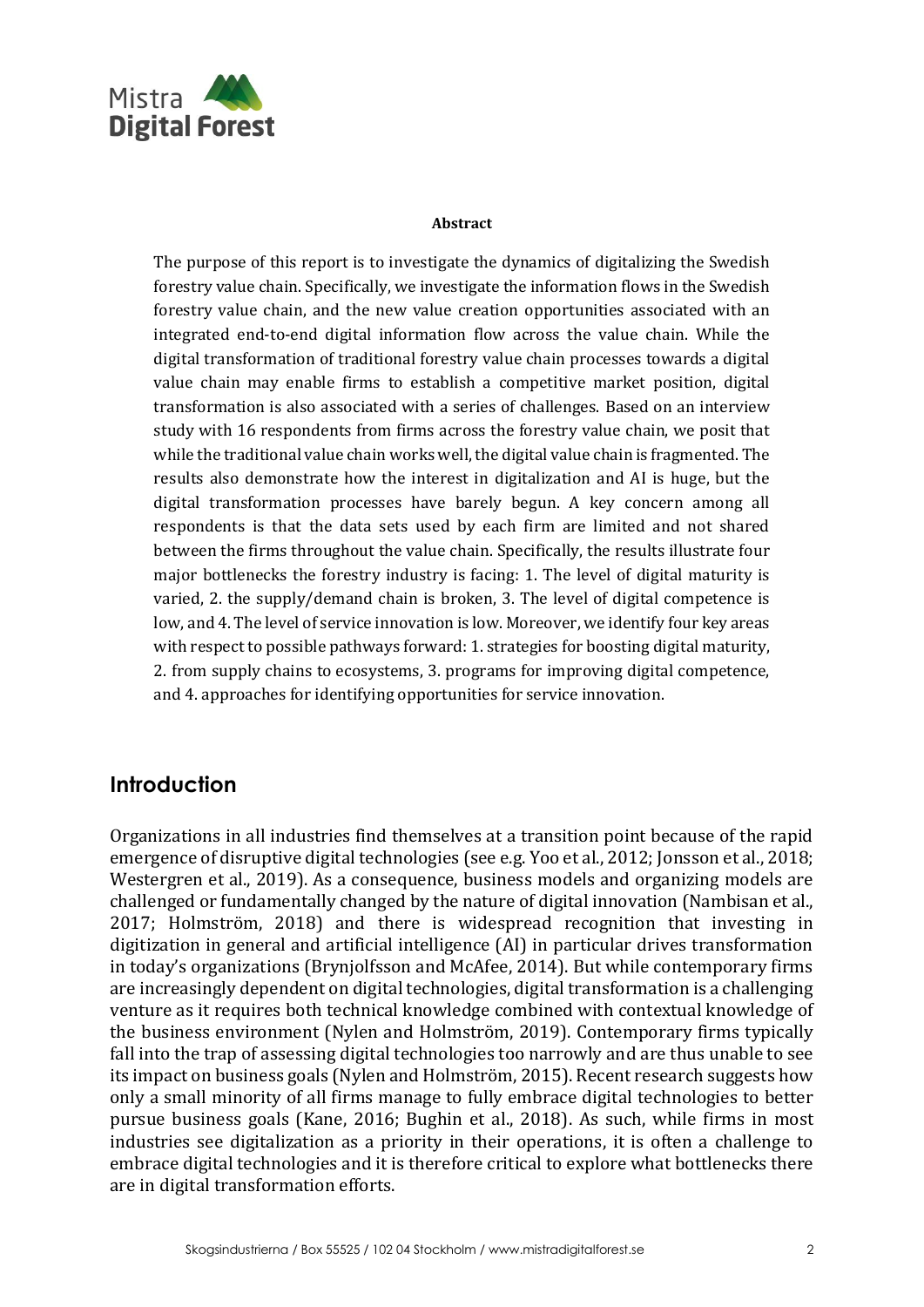

It is well established that digital technologies may enable firms to become more responsive and agile by leveraging today's fluid forms of information (Kallinikos et al., 2013). But while digitizing value chains provide new ways of reaching goals, only a small fraction of the interactions in value chains are digitized (Nylen and Holmström, 2011). As such, more must be made to help firms to embrace the new logics associated with digital technologies (Markovitch & Willmott, 2014). The major bottlenecks do not seem to be associated with digital technology per se but rather the knowledge of how to navigate in the new business environment using digital technology (Manyika & McAfee, 2014).

Successful use of digital technologies and AI demands active attention to digital transformation. The forestry industry is lagging behind in digital transformation but changes to the traditional value chain triggered by emerging digital technology have started to emerge recently (Nylen and Holmström, 2011; Borz et al., 2017). Indeed, the forestry industry has unique challenges to overcome as forests are typically located in remote places and spans across of huge land masses. Digital transformation in the forestry industry is hampered by a lack of understanding of how to extract value from digitalization, and while there are examples of digitally empowered processes they are few, and in-house digital competence is often lacking (Nylen and Holmström, 2011).

To make informed decisions, managers require access to real-time data on their supply chain; however, the limitations of legacy technologies typically hinder end-to-end transparency (Borz et al., 2017; Lyall et al., 2018). New digital technologies, including AI, have the potential to disrupt traditional value chains and change how firms in the forestry industry collaborate. Against this backdrop this research aims to explore what bottlenecks exist in the Swedish forestry industry and what can be done to address these bottlenecks. This report aims to answer the research question: *What characterizes the current information flows in the Swedish forestry value chain, and what are the new value creation opportunities associated with an integrated end‐to‐end digital information flow across the value chain?*

The remainder of the report is as follows: We begin by presenting insights from the literature, specifically the key challenges and opportunities associated with digitalization of value chains, with a particular emphasis on the enabling role of digital technologies. After presenting the research method behind the report we present evidence from the case study of how firms in the forestry value chain are working towards digitalization of the value chain. In the discussion section we articulate the major bottlenecks the forestry industry is facing, and we point at pathways forward to address these bottlenecks.

# **Digitalizing Value Chains: State of the art**

It is widely accepted that a firm must continuously innovate to develop new capabilities without jeopardizing existing processes (Svahn et al., 2017). However, organizational structures can prevent innovation by causing frustration through efforts to transform the firm (Gharajedaghi, 2011). As such, firms in all industries invest heavily in digital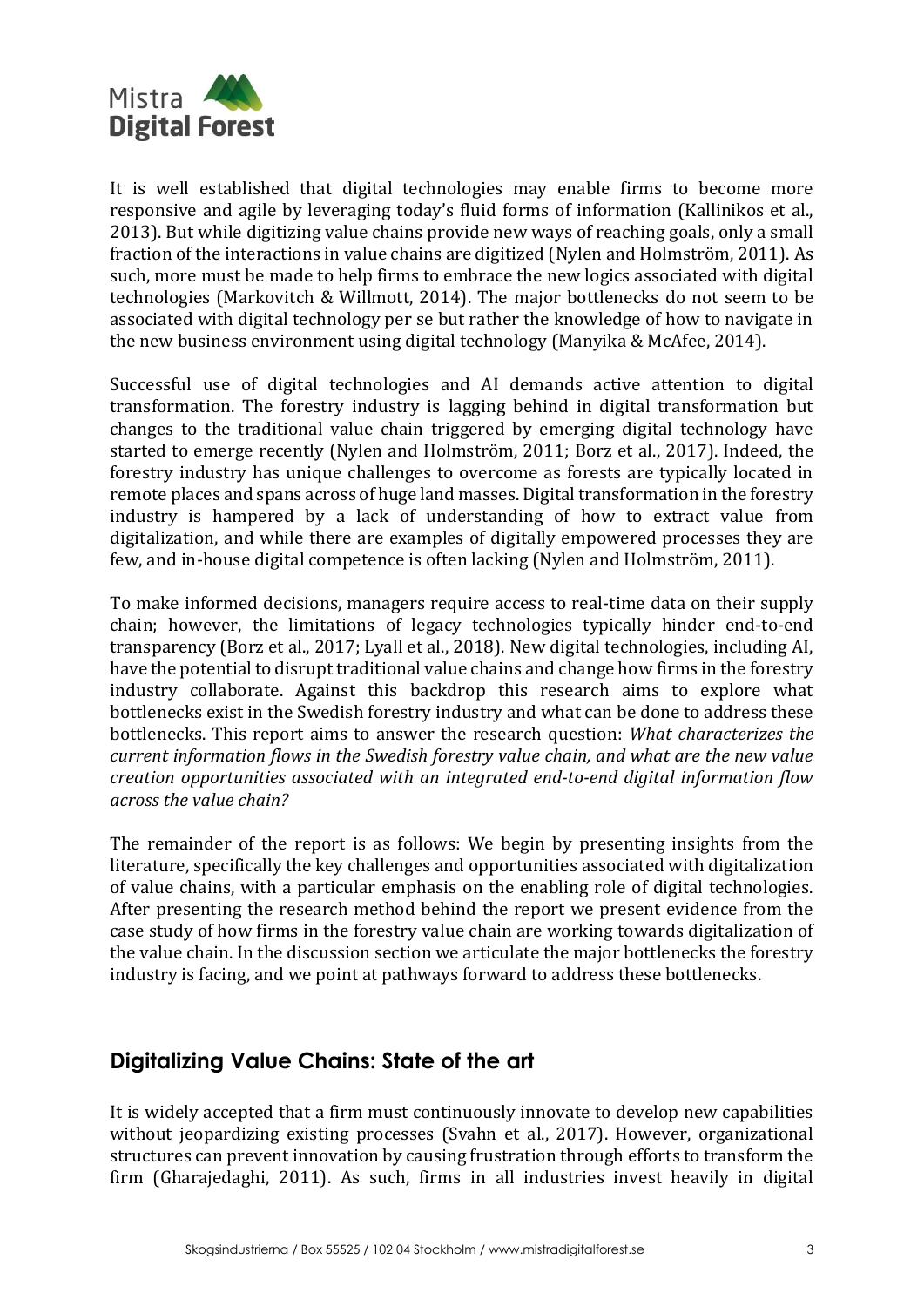

resources to create a strategic competitive advantage (Alavi & Leidner, 2001; Sambamurthy et al., 2003). Consistent with the notion that transformation leads to increased strategic business performance (Fiol & Lyles, 1985), firms need to develop transformational capabilities that go beyond implementing processes that are sufficient to facilitate digital strategies (Arvidsson et al., 2014).

The management of digital technologies in large firms often involves managers facing complex challenges, including responding to dynamic environments, designing performance measures that reflect time-to-market pressures, synchronizing and stabilizing development, and improving software processes (Napier et al., 2011). A dominant way in framing the value creation of any organizational transformation is to frame the organizing processes as a value chain. According to Porter (2008), one important purpose of a strategic analysis is to better manage linkages between buyers and suppliers in the value chain. A value chain is defined as "the linked set of valuecreating activities all the way from basic raw material sources for component suppliers through the ultimate end-use product delivered into the final customers' hands" (Shank, 1989, p. 50). As such, different types of linkages can be distinguished in a value chain: relationships between activities, relationships between units of the firm, and relationships between the firm and its buyers and suppliers (Porter, 2008). This last type of relationship, referred to as 'vertical linkages' in the supply chain, deals with how a firm's internal value chain is related to those of its buyers and suppliers. A linkage exists when there is a certain degree of interdependence between activities, something which needs to be managed by coordination mechanisms in order to achieve efficient and effective outcomes.



**Primary Activities** 



However, there is little research that explicates how a firm can tackle the digitization of value chains. Existing research mainly focus on the benefits of creating such a composition or technologies that can enable more digital communication. Digitization often transcends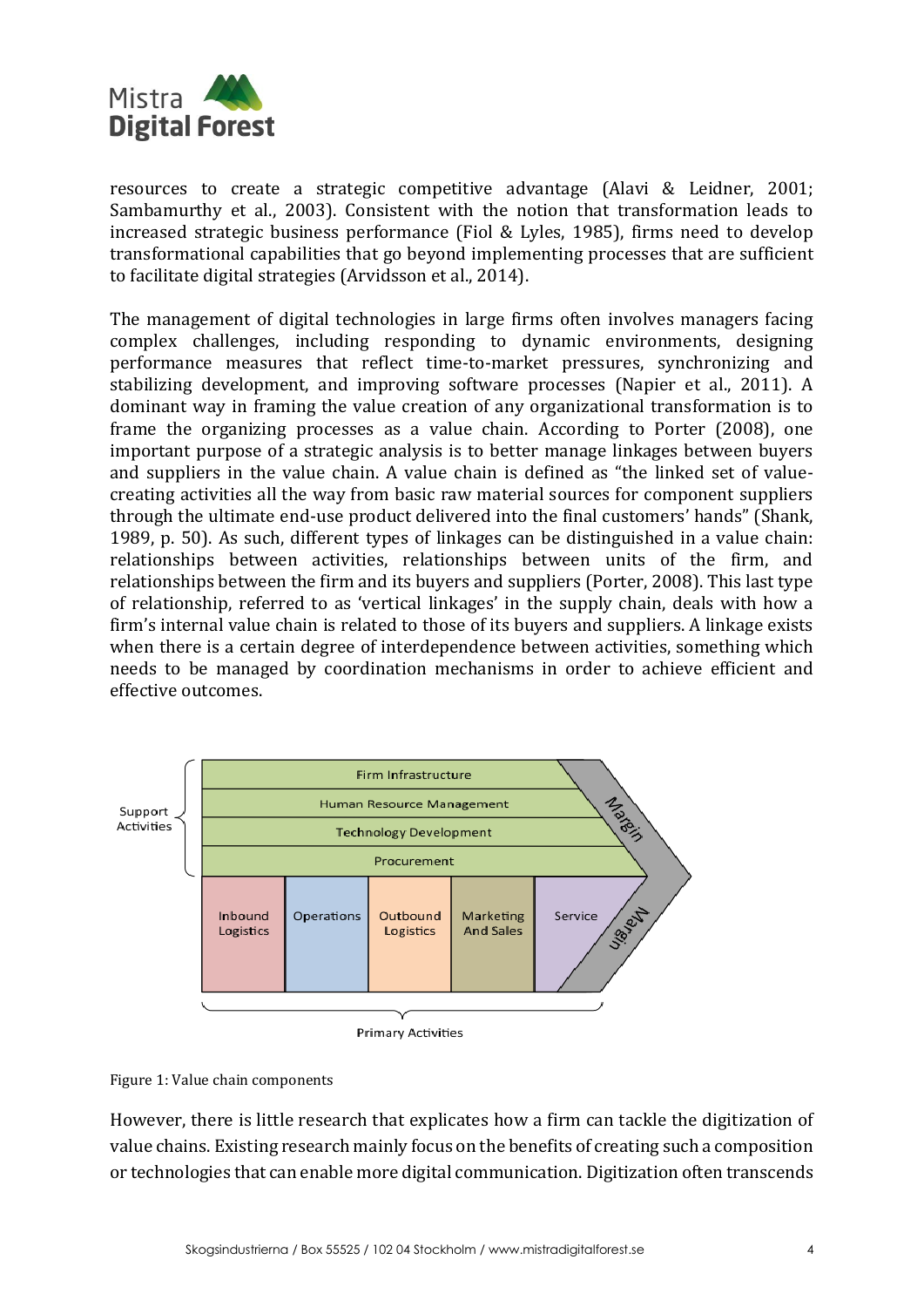

organizational lines and changes thus typically transcends into several business operations (Bharadwaj et al., 2013) which creates a complex environment for managers to navigate in. There is a gap in the literature as it fails to provide firms with solid advice of how to start engaging in digital transformation. It is therefore important to gain knowledge of digital transformation, how firms should engage in digital transformation and also how to overcome challenges associated with digital transformation.

# **Research Method**

In this study, a qualitative case study design was used to investigate the digitization of the Swedish forestry value chain. Qualitative methods are widely used to comprehend people's actions and dialogs as well as the contexts in which critical decisions are made (Myers, 2009). This research was designed as an embedded case study that was conducted together with the participating firms. The case study method has proven effective in researching complex social phenomena, including distinct life cycles, actions by small groups, and organizational processes (Yin, 2003). The case-study method allows us to capture complexity, and the engaged scholarship model provides rich insights into the design, data collection, and analysis of the cases being examined (Van de Ven, 2007). Case studies are ideally suited to explore complex changes such as the disruptive changes caused by digital innovations. Hence, the case study is an ideal methodology for studying the phenomenon of disruption facilitated by IT (Besson & Rowe, 2012).

The case study method creates the opportunity to understand the complexity and dynamic nature of the context within which the events occur (Van de Ven, 2007). The continuous access to the research setting and participants, facilitated by Mistra Digital Forest, provided the researcher with extensive data on key events. The research utilized a qualitative case study approach in which semi-structured interviews served as the primary sources of data. A total of 16 Interviews (with respondents named as respondent A-P in the report) were conducted with individuals in varying roles and at varied hierarchical levels in a number of firms in the forestry industry. The diversity of the participants provided several important perspectives. A case study protocol that contained an interview guide, procedures, and general rules (Yin, 2003) was developed. The literature on value chains guided the development of questions that were designed to reveal how the learning process was manifested in the organization. As recommended by Yin (2003), the data collection plan was drawn from multiple sources, including archival data, project progress reports, process documentation, and interviews with project team members and leaders. Interviews were audio recorded for data collection and referenced during the data analysis.

The data analysis was an iterative process of theoretical interpretation and data examination. In alignment with Klein and Myers (1999), the data analysis utilized dialogical reasoning combined with the prior research literature. The identification of key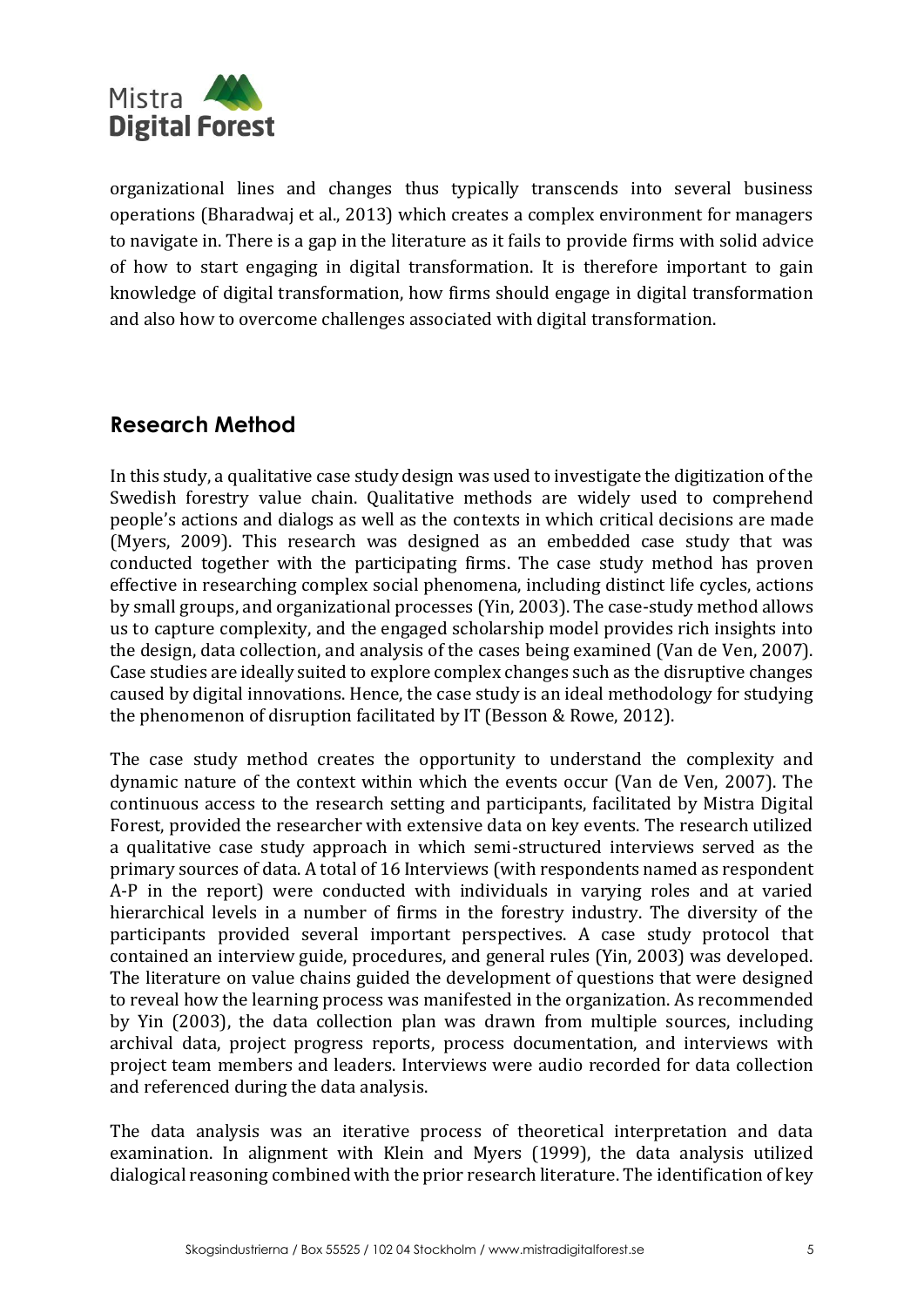

concepts, organizational processes, and relationships was the focus of the data analysis. The utilization of dialogical reasoning facilitated the emergence of new insights and themes.

It is recommended that in qualitative research, the data analysis be executed in parallel with the data collection (Mason, 2002). As such, the data analysis occurred in multiple iterations, resulting in numerous opportunities to evaluate the plausibility of the results. During the initial iteration, the goal of the data analysis was to understand the experiences of the participants, define relationships, and uncover pattern sequences in the data. The subsequent phase involved multiple reviews of the consistency of the findings that emerged from the iterations of the data analysis.

# **Digitalization of the Swedish forestry value chain: Key Bottlenecks**

The study of digitization in the Swedish forestry industry led to the identification of four key bottlenecks: 1. The level of digital maturity is varied; 2. the supply/demand chain is broken, 3. the level of digital competence is low; and 4. the level of service innovation is low. In what follows each bottleneck will be discussed in detail.



#### 1. The level of digital maturity is varied

- Digitalization and data production works at the level of the individual firm
- Data does not flow through the value chain
- The problem is to be found in a huge variety in digital maturity, and the weakest link breaks the digital value chain

### 2. Broken supply/ demand chain

The supply/demand chain is broken because of: (1) the lack of data flow across the value chain, and (2) the varied level of digital maturity The focus lies on supply and not on demand



#### 3. Low level of digital competence

- A major problem is the low level of digital maturity across the value chain
- The interest in addressing this problem is huge!



- Innovation among actors in the value chain is focused on products and not on services
- The possibilities for increasing the level of service innovation is in place!

Figure 2: Four key bottlenecks in the digitization of the Swedish forestry value chain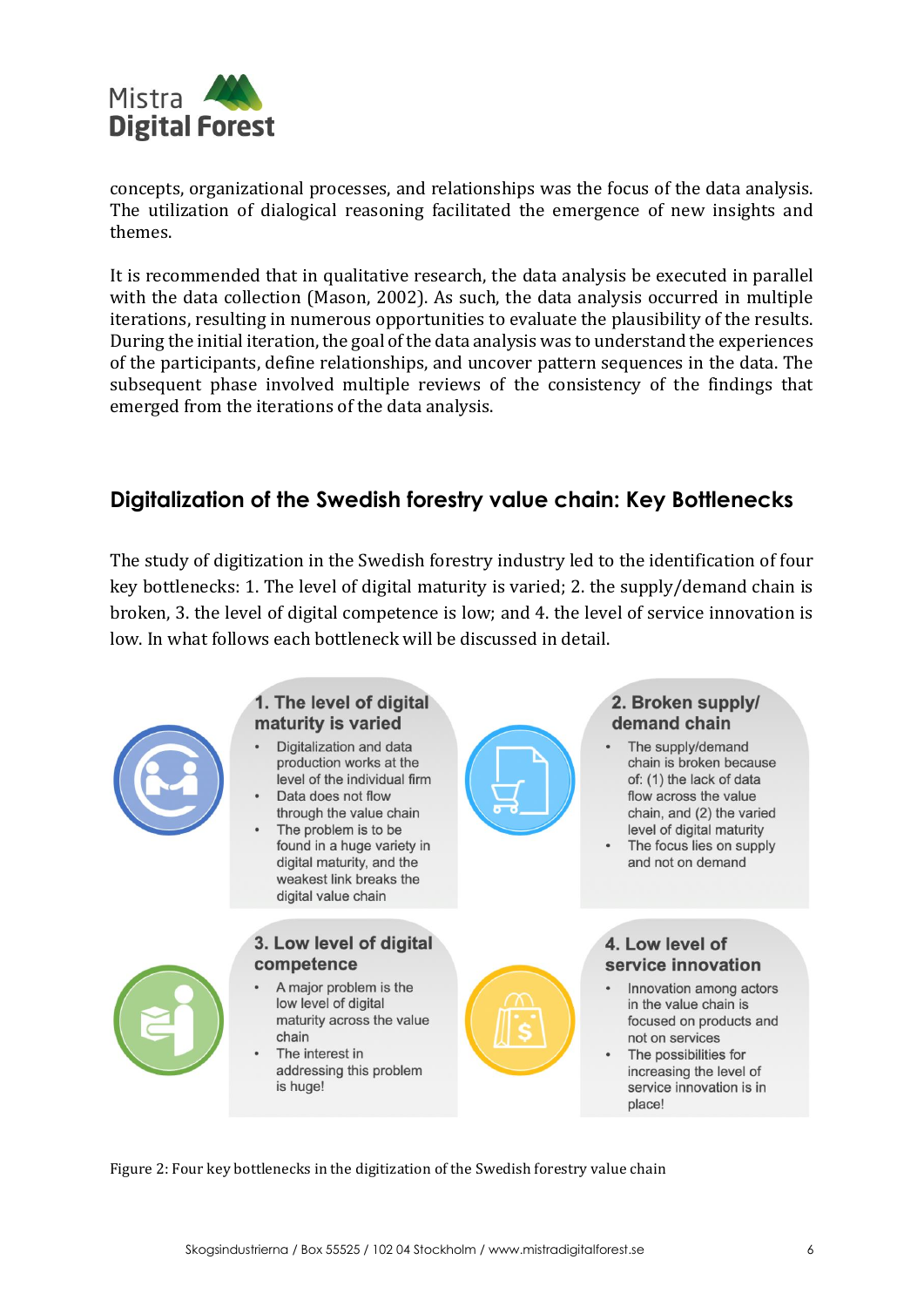

# **Bottleneck 1: The Level of Digital Maturity is Varied**

The first bottleneck identified in the study is that the level of digital maturity is varied. The variety is problematic since the weakest link inevitably will break the digital value chain. Our interviews found that there are good examples of digitization at the level of the individual firm, but the flow of data throughout the digital value chain is "nobody's responsibility and everybody's problem" as respondent E phrased it.

The use of digital technologies is seen as highly important for all respondents and the respondents express how they are all actively on the lookout for new technological breakthroughs through assessing a broad array of emerging digital technologies. For instance, the respondents expressed that an exciting opportunity lies in increasing the quality of forest scans. This particular opportunity is seen as an important step in the digitalization by the harvesting companies. The value from such digitization would come from being able to build on digital data instead of continuously controlling data through manual processes, and thus creating a clearer picture of details in their respective forests by the digital representation of what they can offer to their customers. The most prominent change associated with the increased quality of forest scans is how the stakeholders involved in the process will be able to trust the digital information, making the individual firms less dependent on manual processes in managing their product portfolio, and optimizing the way they can harvest their respective forests towards orders. Many respondents note that other firms in the forest harvesting industry share the same problems, making them interested in similar technologies and solutions.

Our interviews also demonstrate how firms along the value chain in the Swedish forestry industry are positive to airborne laser scans as a data collection method. It in its final steps in developing a working solution, allowing the industry to rely more on digital data that will be continuously updated. The strength of this new method lies in improving the quality of mapping the forests, making it possible to improve the knowledge of what is in their forests such as tree kinds and easier detection of dead trees and of areas where trees do not grow (such as wetlands). However, some respondents note that they will still continue to manually control the data as some destructive elements are not visible in the scans making it dangerous to fully rely on the new data. Furthermore, one respondent note that it is a big step as the industry currently cannot tell if the laser scanned forest data will be updated, making it a worthwhile investment to further development and can be relied on in the long term.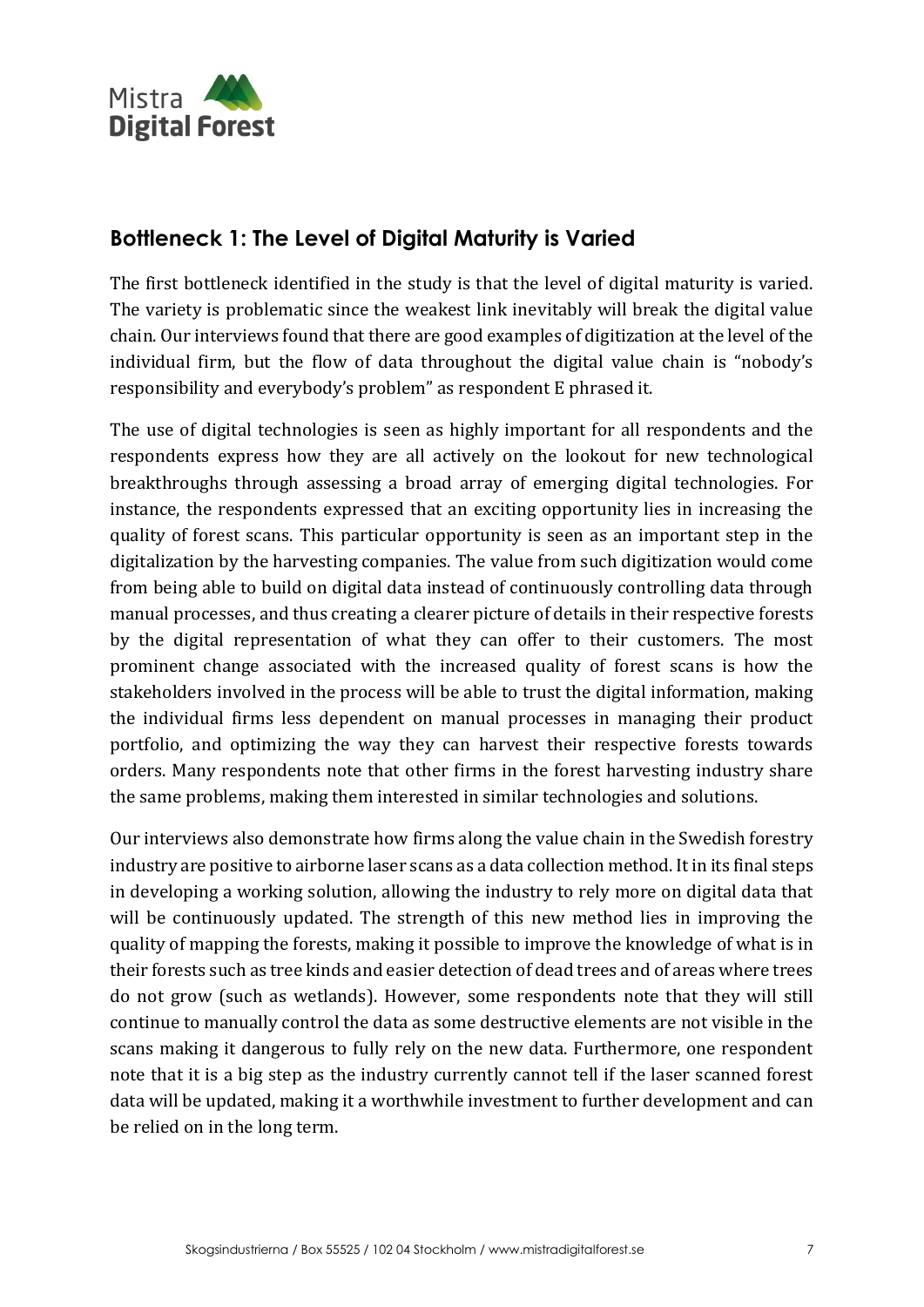

*"It is not that it measures more precisely than before, it is that you can start depending on it. It means that the industry is turning towards trusting that this data generation will continue."* [Respondent E]

The harvesting respondent explained that many of the opportunities associated with the new data collection method is not fully developed yet and thus firms will have to work with this new format as they did with their previous data collection methods. This includes having manual data gathering processes to ensure the quality, as respondent H note "you cannot fully rely on the digital scanned data from the start." But the respondent also noted that in the future other opportunities may emerge as firms will put effort in making the data collection and processing better.

The firms interviewed for the report found it challenging to get an elaborate view of the forest areas by only using digital information and found it necessary to complement the digital information with manual processes that serve as a backup to the digital information. Having said this, all respondents explained that there are several plans in motion to become less dependent on manual processes in the data gathering phase. The quality of the data from digital technologies is today too low to rely on, but the firms expect continuous improvements in the digital data quality in the years to come.

In some instances, the respondents expressed the need to "not fall behind" when it comes to digitalization as it is seen as an increasingly important cornerstone for firm operations in both increasing customer value and optimizing key processes. Some respondents expressed that their current digital strategy involved exploring possibilities of many different digital technologies as they can prove to be vital for the future. But the respondents also expressed a need to funnel their resources into a smaller number of digital technologies as their resources are to sparsely deployed today. However, this is expressed as a problematic choice to make and requires a high level of expertise on the different opportunities associated with different digital technologies.

Although interests in AI and engagement in digital transformation is a consistent theme in the interviews, the respondents have experienced little direct value in AI, which might result in slowing down the digital transformation process as it requires the organizations to invest in both assimilating critical knowledge as well as adapting current processes with a new and complex type of technology. It is a bottleneck to not see the value propositions following the use of AI, and investing resources right now does not imply a direct value. The firms expressed a need to see real-life value deriving from AI in the digital ventures for commitment and today such understanding is lacking.

In sum, digitalization requires changes in many different areas that has previously been more separate and thus creating a reality where firms need to assimilate new knowledge as to how digital transformation will evolve and how it affects firms in many dimensions.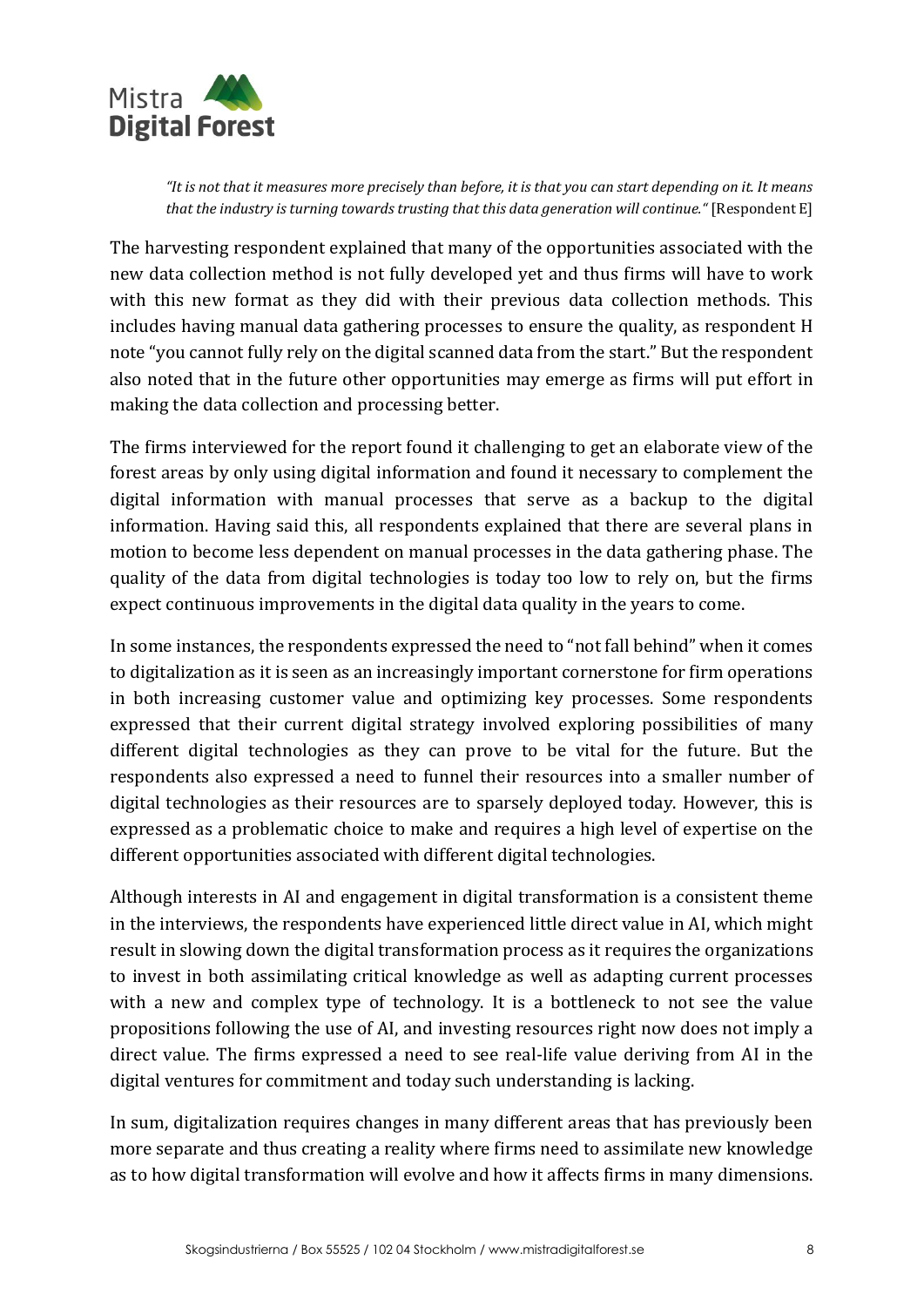

This boils down to that digital transformation often requires changes of a magnitude that can challenge current structures and operations, and the fact that the digital maturity is varied throughout the value chain is a key bottleneck. The interest in engagement in digital transformation is evident from all interviews, but many respondents imply that the journey is uncertain and we can observe different levels of maturity. The varied digital maturity is observed not only between firms but also within single firms.

# **Bottleneck 2: Broken Supply/Demand Chain**

The second bottleneck found in the study is that the supply/demand chain is broken. The reason for this is twofold: First because the lack of data flow across the value chain, second because of the aforementioned variety in digital maturity. In addition, the focus in the value chain lies on supply and not demand which makes for a high level of rigidity and inflexibility in the value chain.

Our interviews demonstrate how data is collected from single points across the forestry value chain, meaning that individual firms themselves collect the data with the help of their own infrastructure. The respondents we interviewed recognized that the broken supply/demand chain can be mended by sharing data between the nodes in the value chain, but all respondents pointed at data sharing as a risk as well as an opportunity. All firms we interviewed also noted the importance of moving towards relying on digital data rather than manually collected forms to increase the quality and producing more precise measurements. However, it is very clear from our interviews that the digital value chain in the Swedish forestry industry does not currently have a continuous flow of information as a result of single points in the value chain holding onto their data with little or no intent of sharing data. The value chain is currently separated from harvesters and markets, and although this is seen as a valuable connection it is not a priority today.

The harvesting firms are in the front end of the value chain and may provide later stages with material to enhance its value. The goal and value derived from data about raw material represents a huge potential that is currently untapped. The respondents expressed a desire to strengthen the links in the value chain, allowing harvesting processes to be linked with later parts of the value chain such as customer demand.

*<sup>…</sup>sensors on train for example that allows you to measure in real-time where they are, wood measurements will be completely automatized within a couple of years, which is partly automated today.* [Respondent D]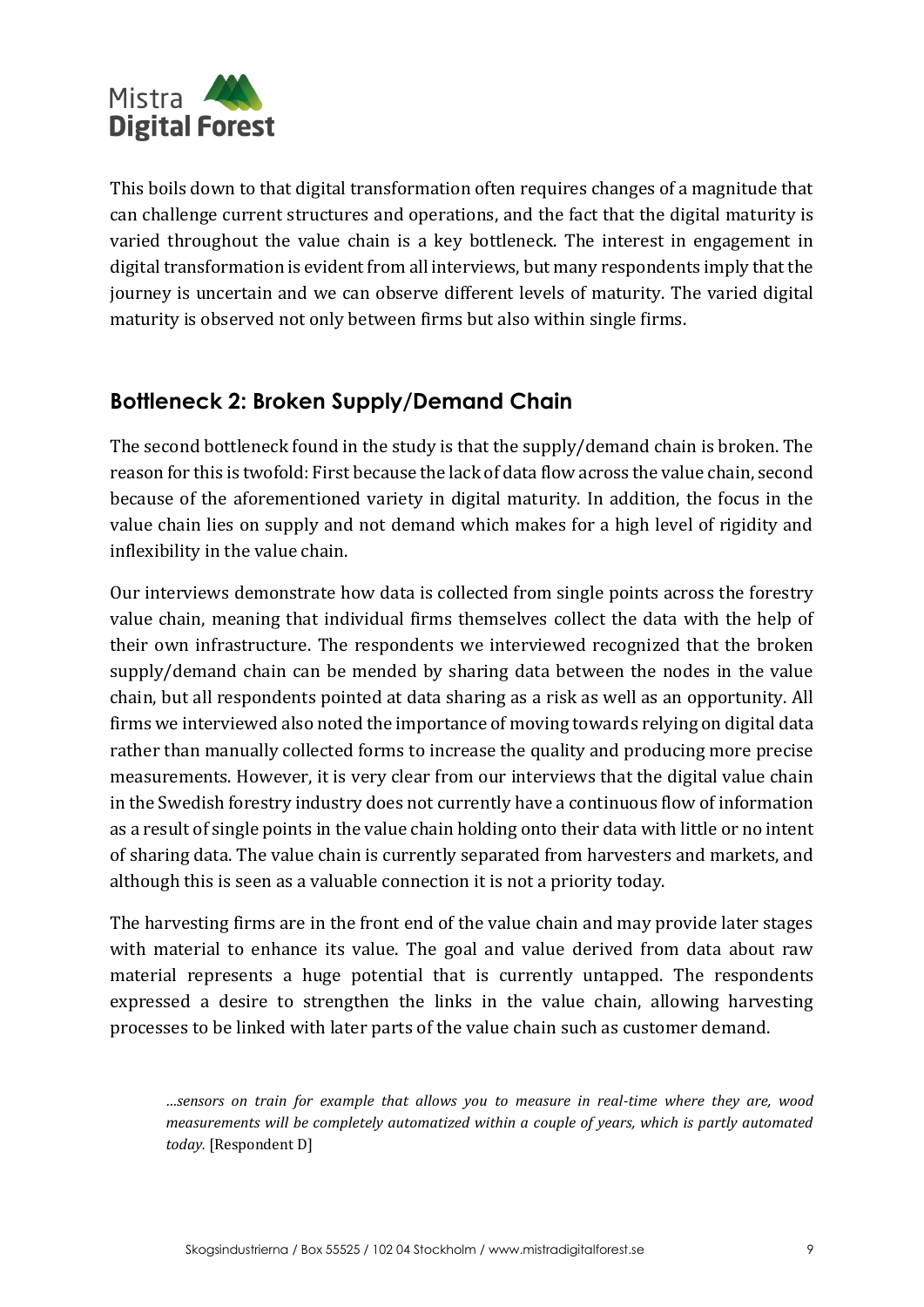

The real-time data is described as a means to become closely connected to customer demand and, as a consequence, increasing the value of their services. This is seen by all harvesting respondents as an important step to take as it is described as an emerging need from their customers as well as an optimization of their current service portfolio. The ideal result would be to allow partners downstreams in the value chain to better prepare for the produced goods they are about to receive.

Data standards of how to describe forest data is already in place and all firms we interviewed use the data standard *StanForD.* The standard provides forestry machines with the ability to communicate data that is collected through the harvesting processes. It is stated as a tool that allows communication between different actors to be made smoothly.

#### *"…. and then you operate the communication between forestry machines and the offices through the StanForD standard."* [Respondent F]

The respondents note that they are satisfied with the description that the standard provides but some of the data fields still requires manual labor. Some respondents expressed this as problematic because many workers rely too much on past experiences and making estimations that tend to include minor errors. However, Respondent E saw the data fields that require manual labor as not vital for the data quality and argued that the standard works well for describing the most important part of the forest. Respondent E also described that the fields that requires manual labor is not used when analyzing the data. Furthermore, collaborative projects that have used forestry data from different organizations have little problem with combining data from different sources. However, there are more than one way to describe forestry data and some organizations are using multiple methods to describe their forests but overall the most methods follow the StanForD standard. The StanForD standard is under continuous development and the respondents described how they can impact its development as well as believing in its future. The respondents describe this standard as robust and does not see a need to steer away from it.

# **Bottleneck 3: Low Level of Digital Competence**

The third bottleneck found in the study is that the level of digital competence is low. This is a critical problem, and a problem that we found throughout the value chain. All respondents were aware of the problem, expressed a high level of concern over the problem, but did not see any quick solutions for the problem.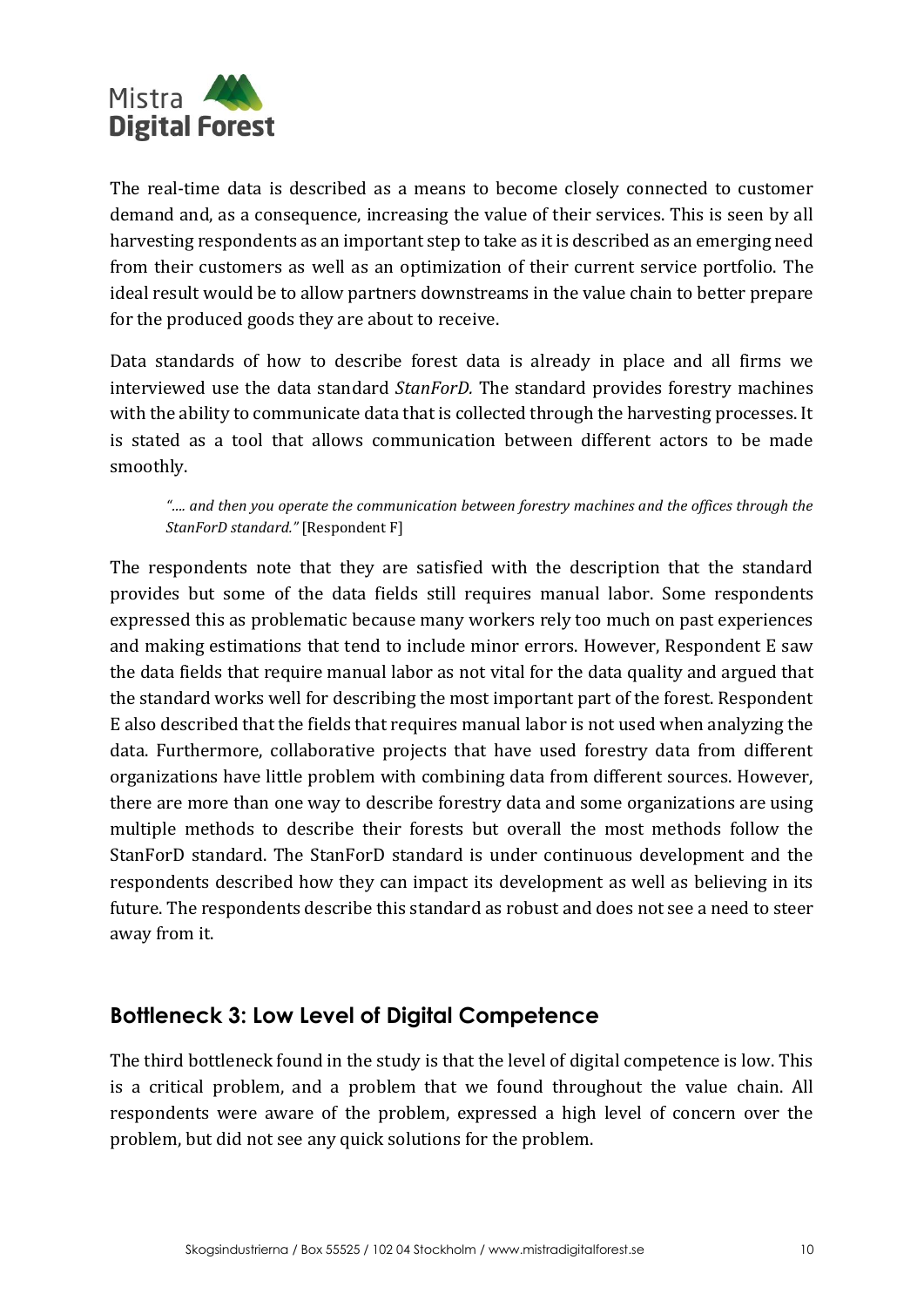

Our interviews demonstrate how digitalization is seen as an important cornerstone for all organizations throughout the value chain, and it is becoming an increasingly central part for firm strategies. However, all respondents acknowledge a lack of directions and that they are currently not clearly focused in their digital strategy. The respondents noted that they are lacking necessary competence in digitalization in general and are thus dependent on outside firms' expertise to navigate today's digital landscape. But the outside expertise – often the form of consultants – are seen as problematic sources for competence in that the respondents do not fully trust the consultants' understanding of the forestry context. As such, there are some efforts in place among the bigger firms in the value chain with the goal of building more in-house expertise in areas such as AI and digitalization to be less dependent on outside knowledge in the future.

*"Clearly competence is key and we need to step up our game. But it is difficult to articulate where we are going when it comes to the digital realm and therefore we are not sure what competence we need and how we can obtain it."* [Respondent P]

In addition, many respondents noted that it is highly problematic to know when/where to invest resources in the digital landscape, and are looking very broadly on opportunities on what to invest further resources in. The problem in fully understanding the implications of the digital opportunities the different ventures presents makes the decision-making challenging and hampers the digital transformation process. It is also noted that many different digital technologies appeared interesting for the respondents but knowing how to implement them successfully into the organizational context appeared as a daunting exercise.

Some respondents expressed an interest in sharing the journey of exploring different opportunities of digitalization with similar firms, although in some cases it has proven to be problematic because a lack of trust between the firms. Many respondents explained that engaging in collaborations with other requires a neutral party to lead the projects to ensure that data and knowledge are not taken advantage of. All respondents think that there are representatives that can fulfill this role in the Swedish forestry industry and projects have been successfully completed in the past with similar setups.

*"We have participated in many research projects and while we are pleased with the experience we get from these projects they are limited in time. It is too much of starting and stopping whereas our need to build digital competence is an ongoing thing."* [Respondent M]

The firms we interviewed have a history of working in collaborative innovation projects but the projects tend to be focused on the future and will often not result in direct value, but rather serves as a helpful tool to assess the future digital possibilities. There are problems in certain areas to collaborate with competitors and ventures with competitors needs as it is not possible to focus resources on hands-on useful changes when a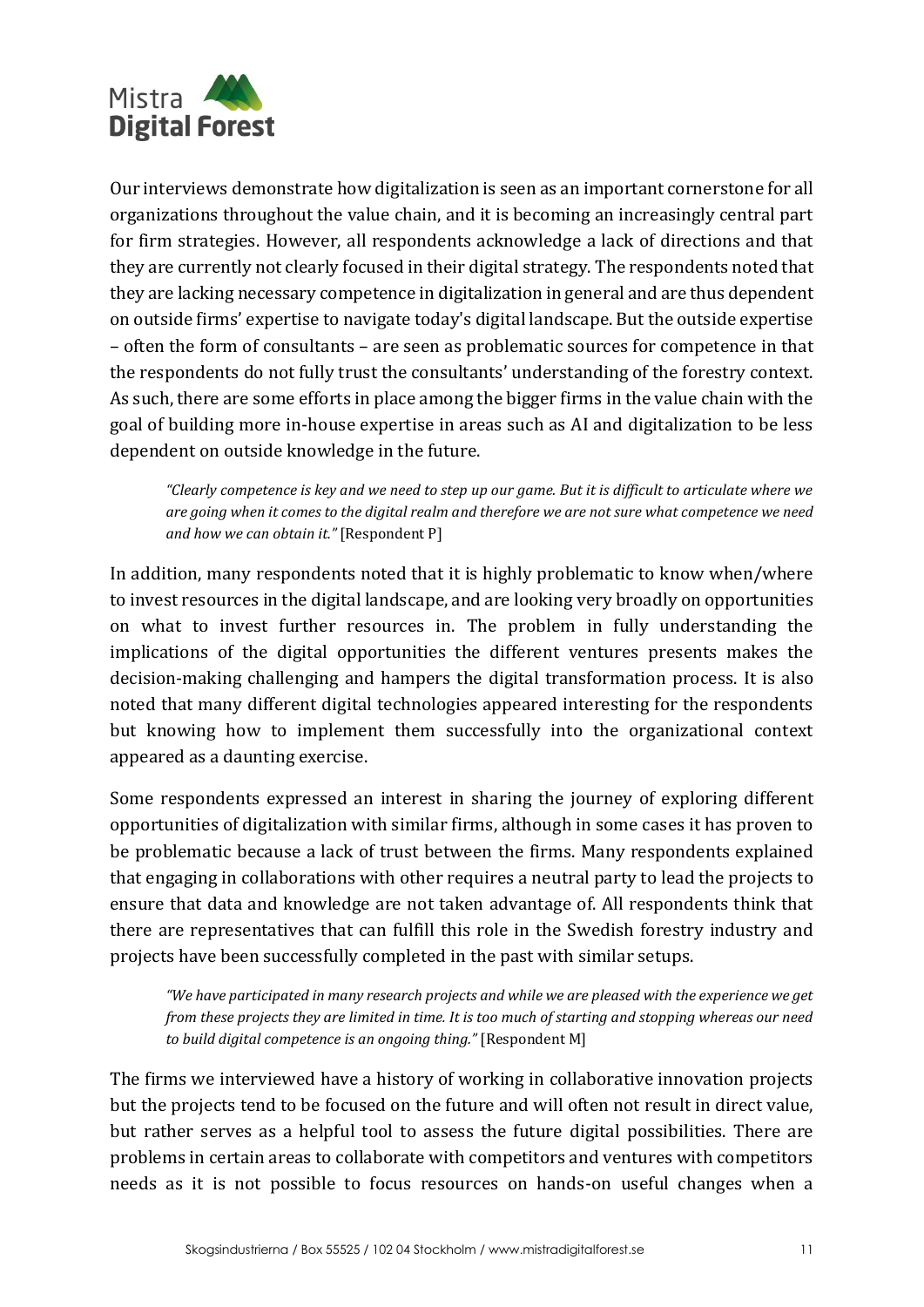

competitor is present which complicates the situation when collaborating closely inside the industry. Having said this, every firm we interviewed had been involved in collaboration projects to some degree. Especially in long-term projects focused on research and generating a foundation for future ideas to build on, essentially exploring what value digitalization can bring them. However, the respondent expressed that the most exciting projects tends to be related with present problems and how to gain value from digitalization whereas most projects proposed to them by external partners (such as universities) tend to steer away from those concerns.

It is consistent throughout the interviews that the issue of competence is a key bottleneck for digital transformation in the forestry industry. Research projects and educational programs are seen as important remedies for this. Many respondents described how firms in the forestry industry in Sweden are open to collaborate and that they trust each other as long as a neutral part is handling the research project and the data. Many expressed that this willingness represents an advantage compared to their competition across the globe, and the willingness to collaborate in certain projects makes the Swedish forest industry stronger. However, when collaborating with other competitors it is required to have a clear goal and understanding of how and why the research project is carried out.

# **Bottleneck 4: Low Level of Service Innovation**

The fourth bottleneck found in the study is that the level of service innovation is low. Specifically, the focal concern is on products and not services. Having said this there are several initiatives in place to address this problem even though much more needs to be done.

In our interviews, the respondents recognized that external knowledge exploitation is a key source for realizing opportunities and bringing in knowledge that is missing internally. This contribution was seen as a positive and appreciated by all respondents. In fact, increased innovation by bringing in external ideas in the existing innovation process was seen not only as a positive but also as something critical. As explained by respondent B *"You need to have inspiration or knowledge coming in from other technical areas or new ideas crossing the existing R&Ds".* This process was also perceived as a key aspect to improve the technologies/practices among the firms. Moreover, the external knowledge process is not only the venue of gaining knowledge but also an incentive to get them out of their comfort zone, cross their boundaries and try new creative solutions. As respondent L highlighted "*we need external knowledge to push ourselves outside of our boundaries*" in order to achieve a long-term development. As such, many firms expressed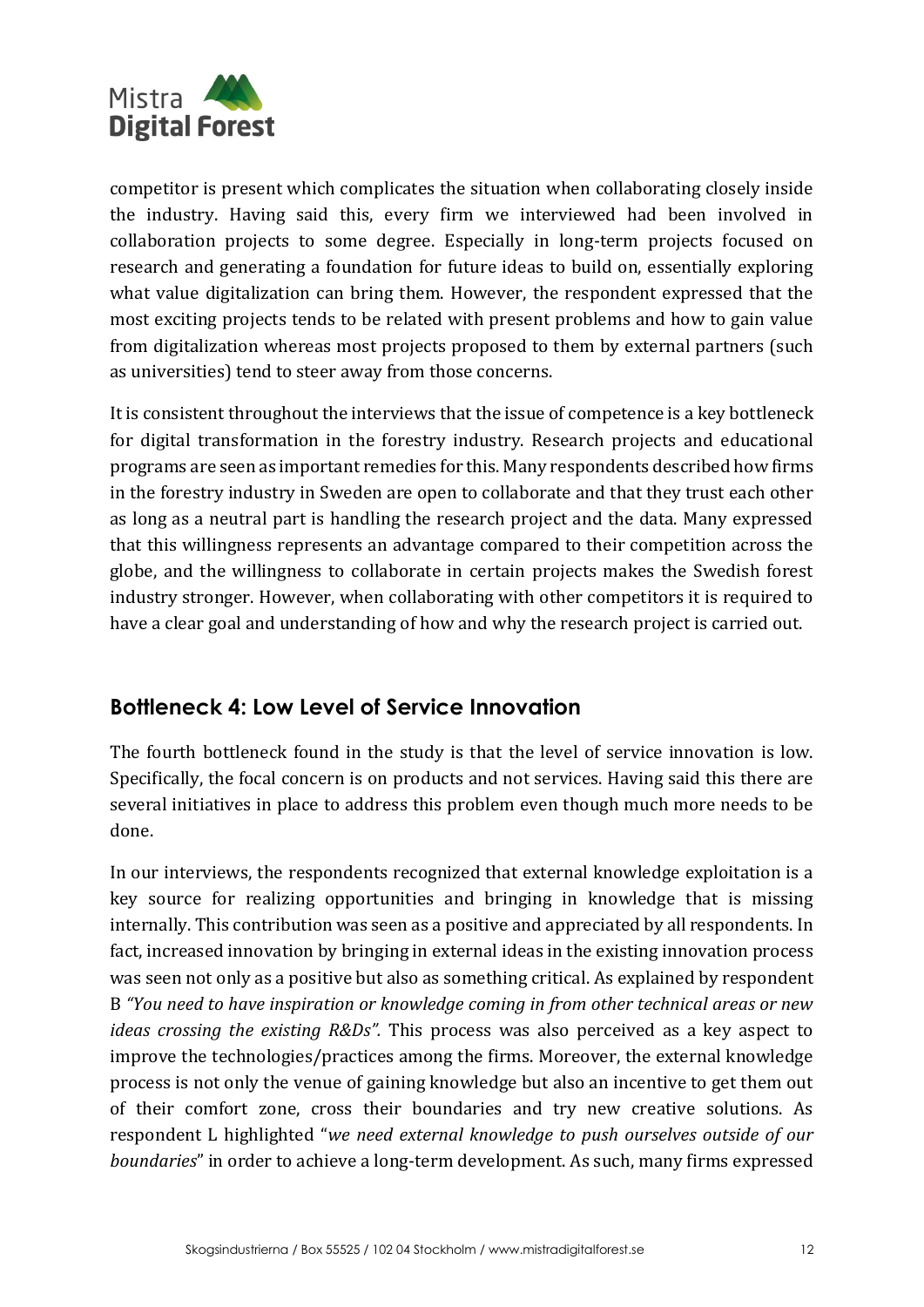

how they have received external help for scientific tests of their development products and also for broadening the market understanding. However, the respondents stated that the external knowledge is not exploited to the maximum and there is still room for more openness and creativity. Most of respondents underscored the necessity of continuous improvement in terms of technological awareness as a driver for increased efficiency. Respondent J argued that "w*hat we are doing is to improve the technology used for industrial forestry to be more efficient and here the automation plays a key role".* In that case, universities, research institutions and even experts such as consultants can contribute the innovation efforts and technological research. The positive contribution from the researchers and universities was highlighted by the majority of the respondents. This is clarified by respondent O: "We *need to use other partners and the university. There are different companies with relevant expertise, there are different specialists outside the university world, and I don't think we are using those partners as much as we should".* 

Many respondents expressed their view on collaboration in digital innovation as a necessity for the future of the forest industry. The motivation is to create a shared and deeper insight throughout the value chain and to gain knowledge from external sources to reach both greater service quality and a better stream of goods from the forest to nodes later in the value chain. Manufacturers of forestry equipment such as harvesting machines and other tools expressed a belief that a closer collaboration in sharing data and needs can provide better solutions for harvesting processes. Respondent G expressed a need to share more data and thoughts to fully reach the opportunities of digitalization, but the closer cooperation is dependent on trust that enables a more fluid form of cooperation.

*"You have to create stronger and wider cooperation in different areas, and that requires that the different actors are open and honest on how they perceive the future and what problems one might have." [Respondent G]*

We identified this interest in an increased collaboration between firms throughout the value chain. As such, all organizations agreed on the necessity of not operating in a vacuum and on the need to improve their practices to get mutual technological benefits. For instance, respondent D stated that *"more different industries benefit from the same type of cooperation between companies"* while respondent G perceived the collaborations they are engaged with as *"a platform to discuss and have solutions and find opportunities on the problems we are going to face in the next couple years"*. To address these tensions, collaboration mainly occurs in the primary steps of project development, such as testing, and then the firms continue separately with the development of their products.

There exists a collaboration among the firms in the forestry industry that is facilitated through different events such as seminars and workshops. This was appreciated by all firms we interviewed as a beneficial approach for enhancing the knowledge flow.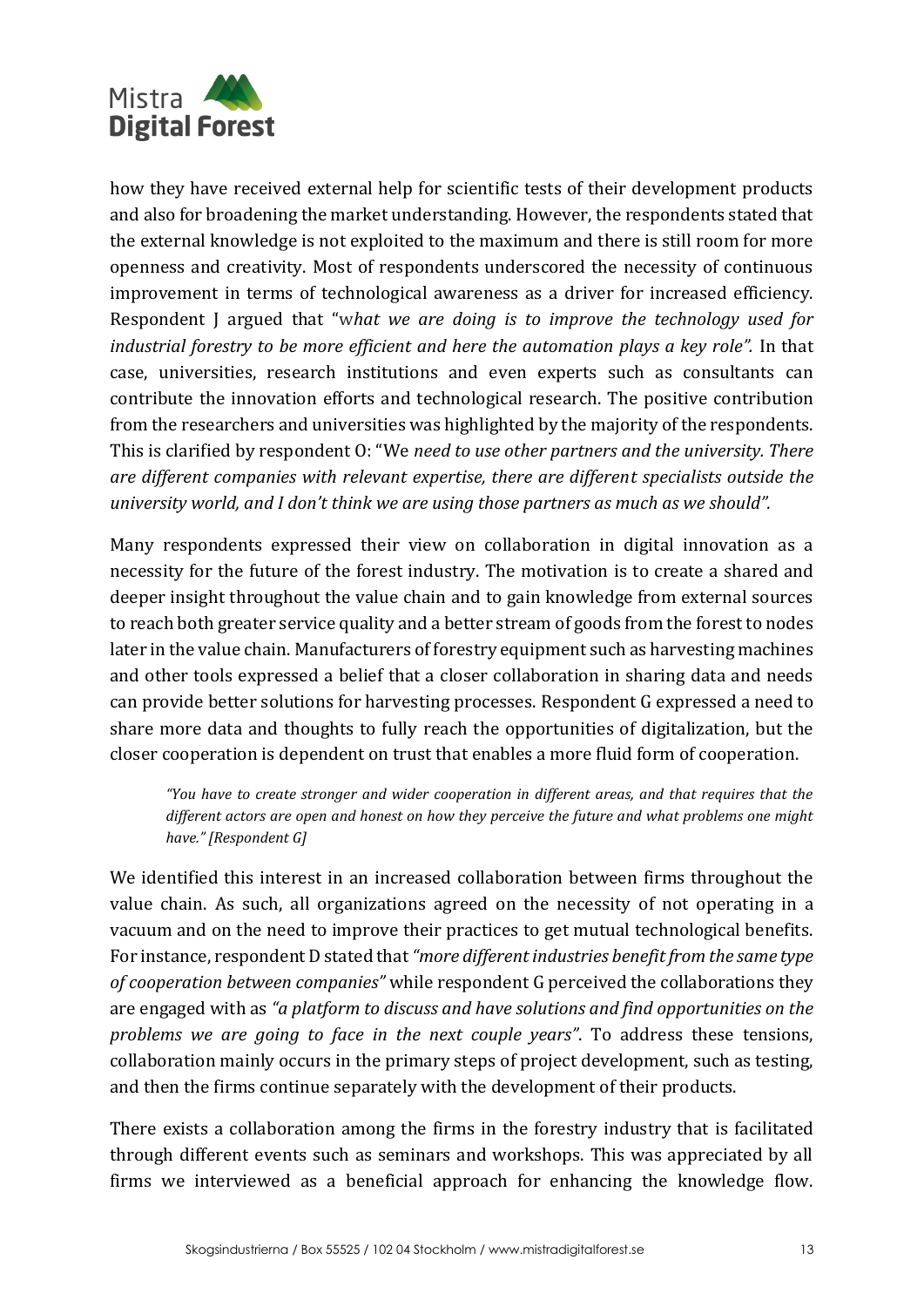

Moreover, some respondents emphasized the need for increasing the collaboration and openness to external partners in order to go bigger in their productions and achieve sustainability. Respondent H said that "*now that all small projects are done, we are looking more and more into bigger projects and we need to cooperate more in the future".* The respondents embraced the importance of mutual collaboration but the sense of competition is still remaining. This is only logical since forestry is an industry that traditionally worked with patents and thus it is quite competitive in nature. For some respondents, the competition is a manageable tension that does not negatively affect the innovation towards innovation.

The problematic issue of knowledge leakage among the firms in a research project setting is described as a challenge by many respondents, a challenge that may cause an increase in the sense of secrecy and lead to a decline in the sense of trust. This challenge may also hamper the process of idea generation and knowledge exchange between the organizations. Respondent G referred to this by saying "*it is not so easy for the company to share its information with others. I think no company is taking steps too easy [....]. If you try to tell others (your idea) it relates to the issue of trust and who can we share this information with*".

Consequently, as respondent N put it: "*When our product is concerned, we are more likely to have discussions with researchers than with other companies."* This effort to protect their ideas is aligned with the challenge of IP strategy. Our findings demonstrate that most collaboration arrangements do not apply any specific IP strategy but there is a wellestablished agreement among collaboration partners which attempts at eliminating the issues regarding the ownership of the end products. All companies claimed that they have not experienced IP violation cases in the context of collaboration projects, but they are quite concerned and protective with the ownership of their idea/patent to avoid any possible negative consequences in general. However, while collaboration and openness are highlighted as important drivers for achieving innovation, the level of service innovation is still limited.

# **Digitization in the Swedish forestry value chain: Action Plan**

Following the identification of the four key bottlenecks, this section will address each bottleneck to articulate an action plan for moving forward. The action plan involves the following four key actions: 1. Strategies for boosting digital maturity; 2. from value chains to ecosystems; 3. programs for improving digital competence; and 4. approaches for identifying opportunities for service innovation.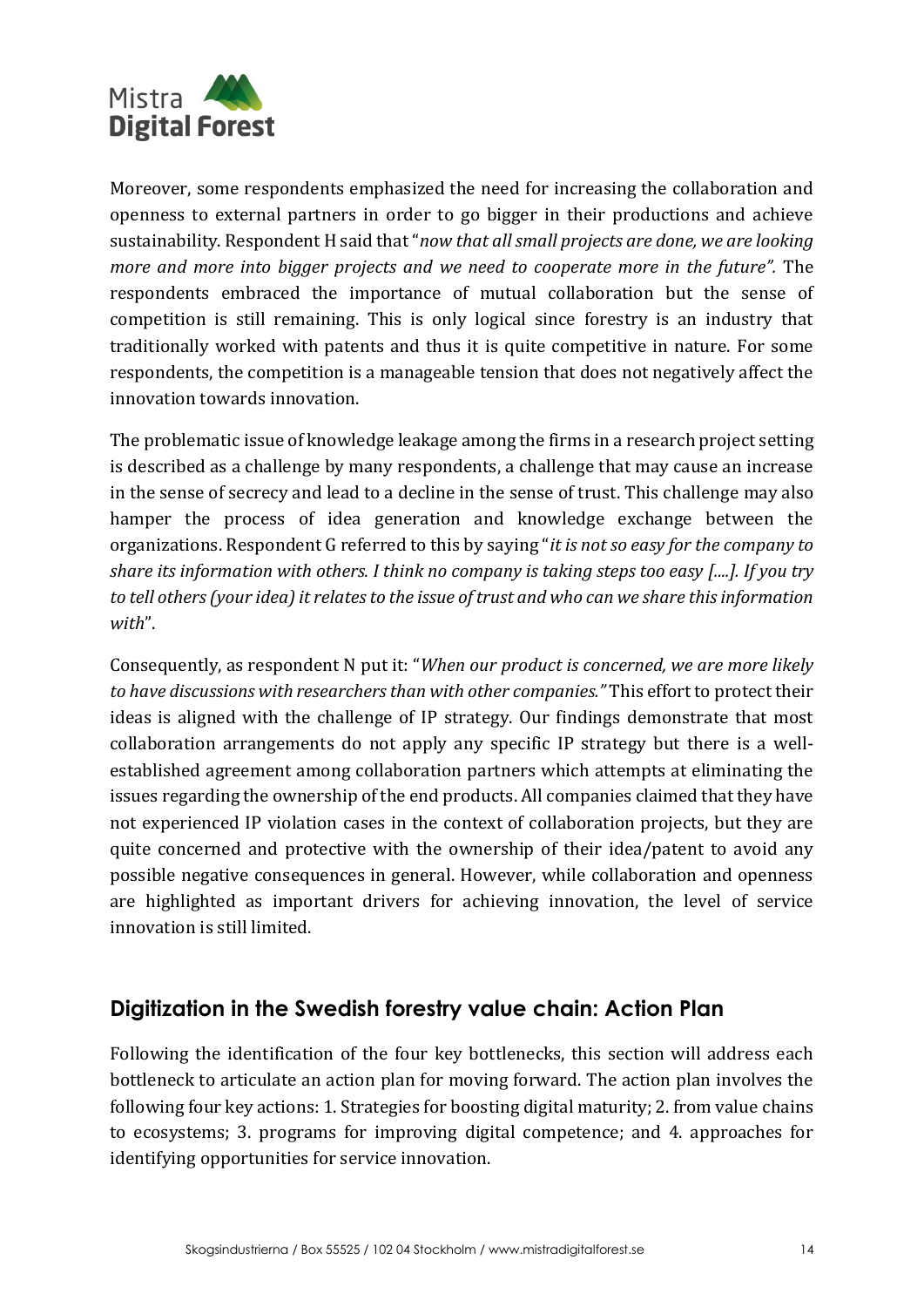



Figure 3: Action plan for digitization in the Swedish forestry industry

# **Strategies for boosting digital maturity**

For a firm to remain competitive, there is a need for having a continuous process of improvement that scrutinizes the company's positioning in terms of its IT capabilities and the quality of its properties and services. Maturity models are according to de Bruin et al. (2005), helpful tools that aim for assisting those specific issues.

Firms in the forestry value chain have already begun to face the challenges of digital transformation by using a variety of strategies. While some companies have started to transform their firm by developing strategies suited to this uncertain environment, many firms still struggle to develop clear and coherent digital strategies and a key problem when striving to develop digital strategies is the low level of digital maturity we find among many of the firms in the forestry industry. A key for boosting the digital maturity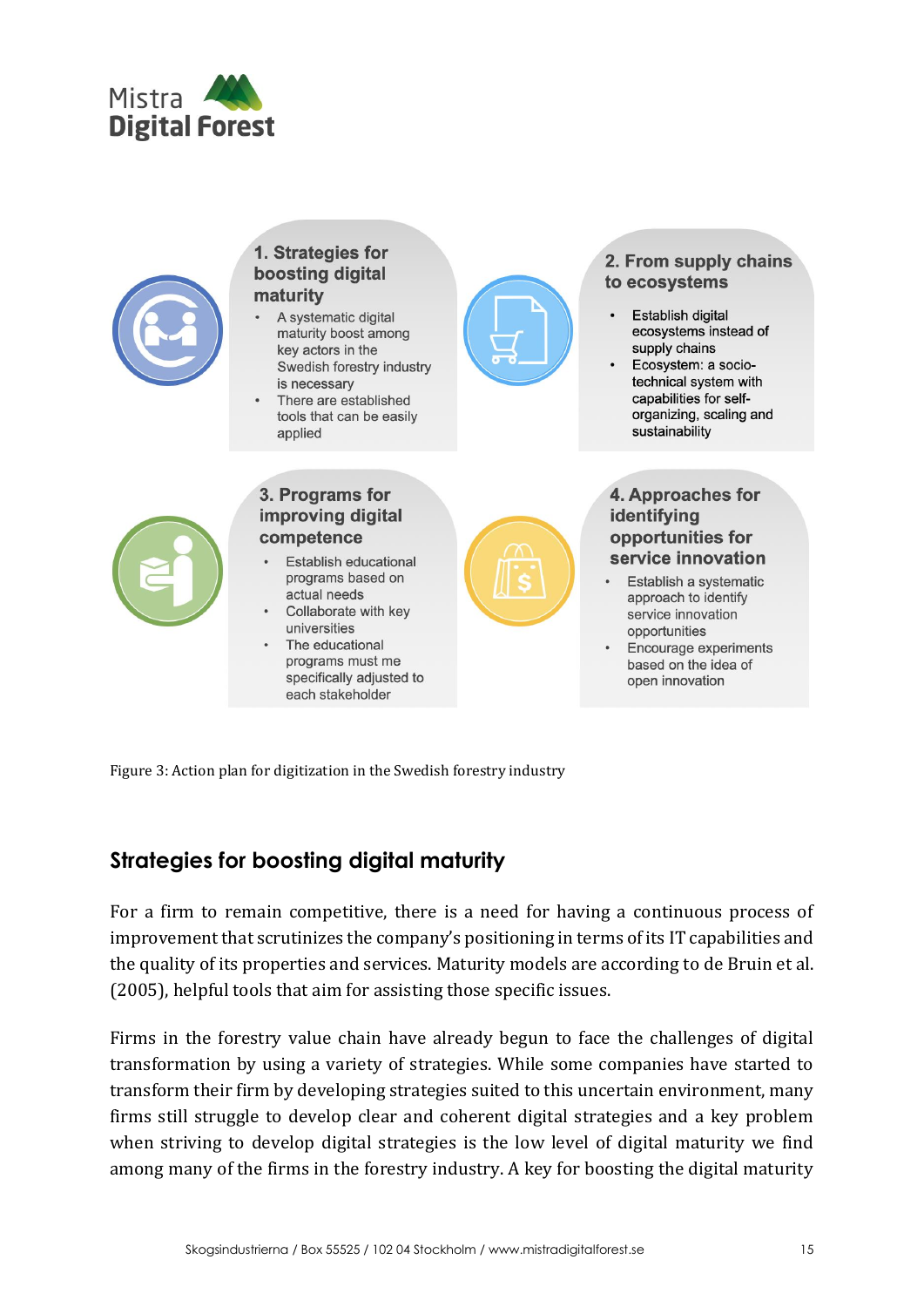

for a firm is to use a reliable tool for measuring digital maturity, and to articulate ways in which to improve the digital maturity. Maturity is described as the levels of development that characterize a specific firm (Andersen & Henriksen, 2005). A maturity model consists of chronological stages that assess the level of maturity for a firm. As for the use of such a model, maturity models are anticipated to reveal current and desirable maturity levels.

Previous research has suggested a large number of maturity models suitable for assessing digital maturity, which can be used as guidance for practitioners to face several distinct issues. Becker et al.'s (2009) approach of developing maturity models consists of eight different requirements. The first requirements emphasize exploring if there is a need for developing a new maturity model or improve an existing one. Therefore, a comparison with existing maturity models has to be done. Requirement two is that maturity models must be developed iteratively in order to refine, evaluate and enhance when necessary. The third requirement when developing a maturity model is to evaluate. Premises, principles, usefulness, quality and effectiveness of the model need to be evaluated iteratively. A multi-methodological procedure is the fourth requirement, which means that the development of a maturity model involves a variation of research methods, and that the usefulness of the research methods needs to be reliable and finely adapted. The fifth requirement states that the developed model must not only be innovative, but also try to answer a relevant problem for either researchers or practitioners. Problem definition is the sixth requirement, closely connected to the requirement of problem relevance. In order to establish relevance, a precise definition of the problem is needed. The purpose of the seventh requirement – implementation of the transfer media – is to present the maturity model and make it accessible in a planned way for the earlier defined user groups. Scientific documentation is the eighth and last requirement, which says that every step of the development process has to be documented (Becker et al., 2009).

A mature digital strategy should guarantee an efficient use of digital technologies to develop those capabilities. A maturity model can be a tool for sensitizing to support this process and managers who work with digital strategies to focus on the right issues. However, to make the tool useful, firms should be proactively engaged in the process and articulate an aim for reaching a specific maturity level.

# **From supply chains to ecosystems**

Our results demonstrated that the trust among the firms in the forestry value chain can be either the enabler or the constrainer of collaboration, knowledge exchange and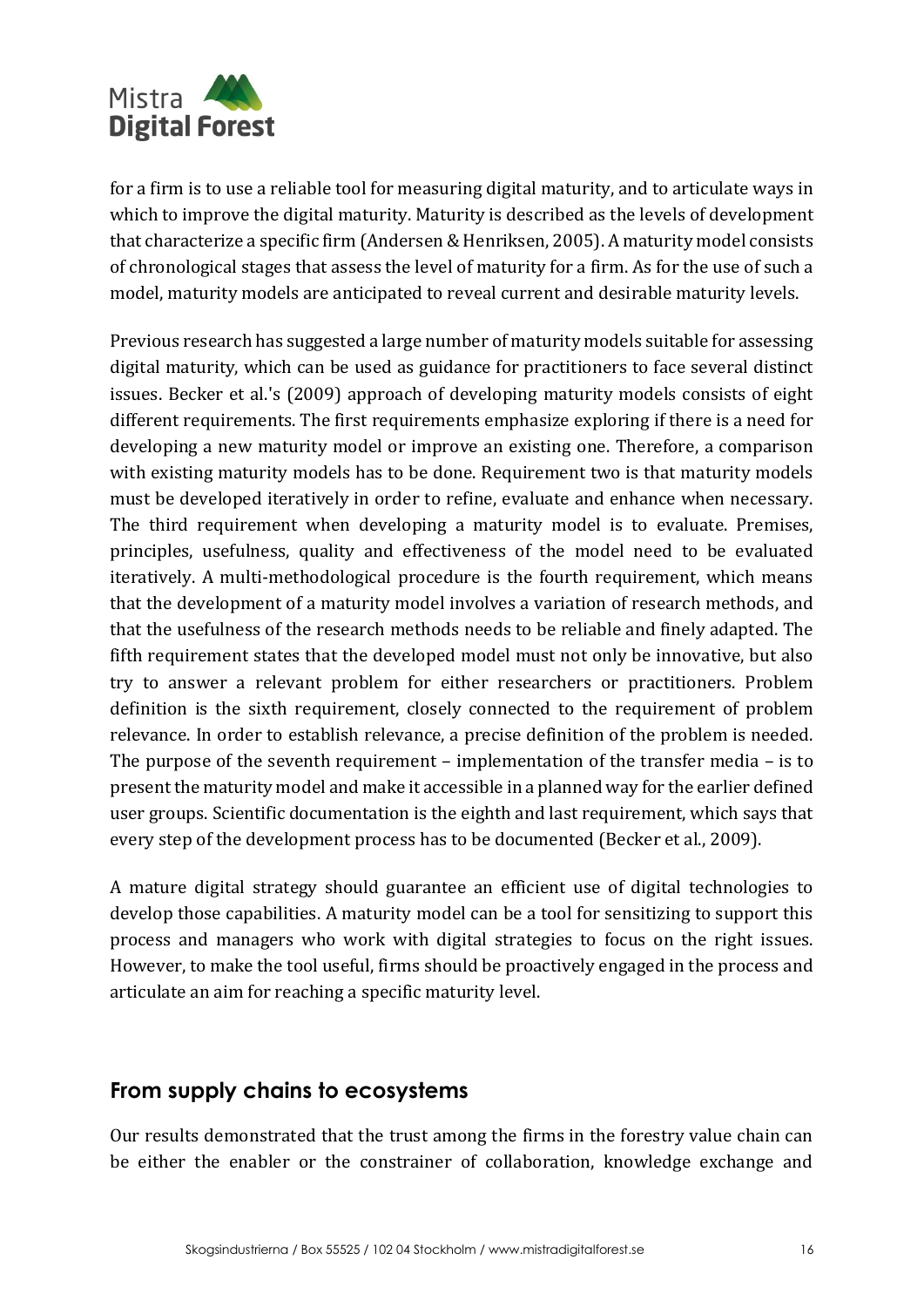

network activities. Τherefore, limited trust can generate obstacles on managing activities along the value chain. Our results also suggest that the higher the level of trust, the stronger the collaborative culture between firms in the value chain (c.f. Nestle et al., 2019; Westergren et al., 2019).

The collaborative projects that do exist between forestry value chain involves firms that are competitors but attempt at collaborating (Felzensztein et al., 2018). In alignment with Sandberg et al. (2015), our results revealed that the collaboration among competitors with a small or large conflict of interest is challenging. Specifically, it seems that secrecy comes before trust, in order to achieve objectives of the individual firm. Therefore, we argue that limited trust has impeded the process of fully seizing the open innovation opportunities between firms in the forestry value chain. In fact, mutual trust is the cornerstone that facilitates knowledge sharing (Henkel et al., 2014; Westergren and Holmström, 2012) and increased interaction. Similarly, blind trust is a challenge, hiding the risk of being exploited by the collaborators (Wu, 2014). The firms in the forestry value chain should take this risk into consideration, but actions to establish trust should be the main concern. Although there are some examples of firms successfully establishing trust in their inter-firm relationships, the barriers are hindering most efforts at collaboration.

However, most respondents noted that such continuous collaboration is only interesting in an exploring manner, and when it comes to developing solutions for optimizing current processes the firms make use of formal and restricted projects which often results in each firm venturing in such developments by themselves. However, some respondents noted that there are some industries that have similar problems as the forest industry, and thus establishing collaborative projects with actors not connected directly to the forest is possible and interesting. It is noted by some respondents that a lack of continuous collaboration is a reason that hampers the overall progress for an industry-wide digitalization and integrating different nodes of the value chain.

All respondents expressed interest in development of AI technology to help the different firms to optimize processes through automation. However, the firms also expressed a lack of knowledge on digitization and AI which is seen as a big obstacle in further engagement in AI, but some collaborative projects that involve the whole harvesting industry is undergoing to unveil its potential. The respondents perceived AI as a potentially powerful tool, but they cannot explicitly pinpoint what AI solutions to invest in. Respondent F believed that there needs to be hands-on projects that can show the power of AI in the forestry context, and have some collaborative AI projects ongoing as of now that may influence the harvesting industry in the future. The same respondent acknowledged that the industry needs a system for data storage that is suitable for a future of AI development. Some respondents note that AI solutions are often bottlenecked by the amount of data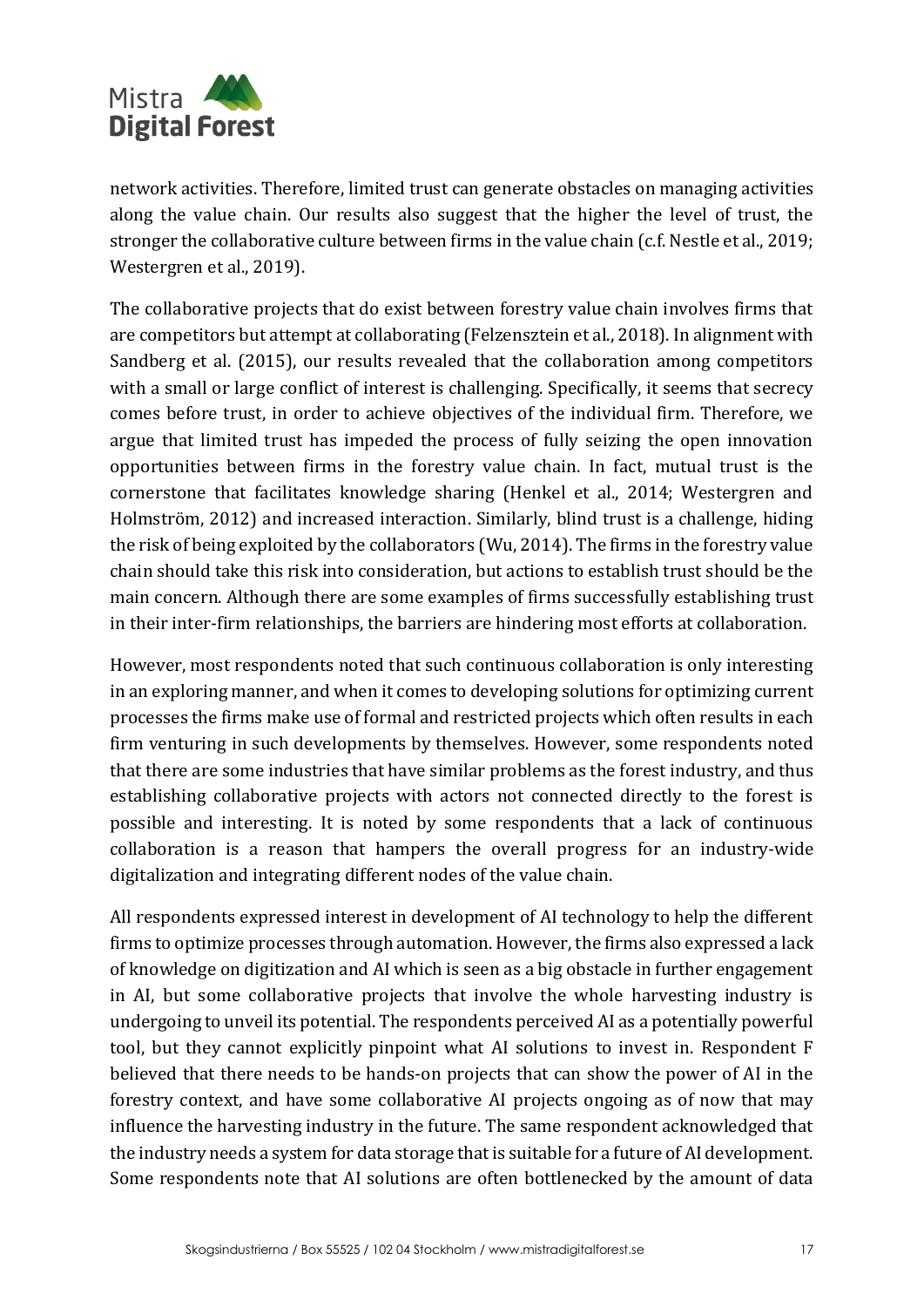

available but estimates that they have enough data for it to be suitable for AI development. The bigger obstacle is their lack of knowledge and investing in a coherent direction, which makes the ecosystem argument – to cast a wider net to move from the supply chain to an ecosystem view – widely shared among the respondents.

# **Programs for improving digital competence**

In an OECD report from 2010, one of the policy recommendations suggested identifying and fostering the development of 21st-century skills and competences, and pointed out that "most of these competences, if not all, are either supported or enhanced by ICT" (OECD 2010, p. 169). To meet this challenge, the firms we interviewed expressed how they are in constant demand for qualified staff which is considered to possess skills in digitization and AI. While self-motivated creativity is a key driver for firms in most instances (e.g. Carayannis et al 2016), it is perceived that digitization and AI represents a challenge that puts the firms' sustainable success in jeopardy if it is not addressed properly.

Many scholars have pointed out the role of capabilities in sustaining a firm's competitive advantage (e.g., Teece, 1986). The process of developing a firm's internal capabilities is strongly related to its knowledge management practices, which are the capabilities connected to the stock of knowledge that the firm can acquire from different sources through both formal and informal processes. Firm performance is correlated with employees' skills and competences (Whelan and Carcary 2011). Thus, the diversity of labor skills and competencies is a key for sustained competitive organizations advantage (e.g. Ordóñez de Pablos 2004). As such, maintaining sustainable competitive advantage requires cultivated labor skills which in turn need to be embedded in an environment supporting to leverage these potentials (Sharkie 2003). Leveraging individual competences and integrating them into a collective competence pool requires an elaborate strategy.

In our interviews we found empirical evidence that is a significant gap between the competence on digitization and AI among the firms in the forestry value chain, and the competence they perceive they need. It is clear that firms are aware of the importance of digitization and AI competencies and seek to develop them further by establishing an organizational culture which is supportive to innovation and the exchange and sharing between individuals. However, this insight needs to be extended by distinct programs for improving digital competence among the firms.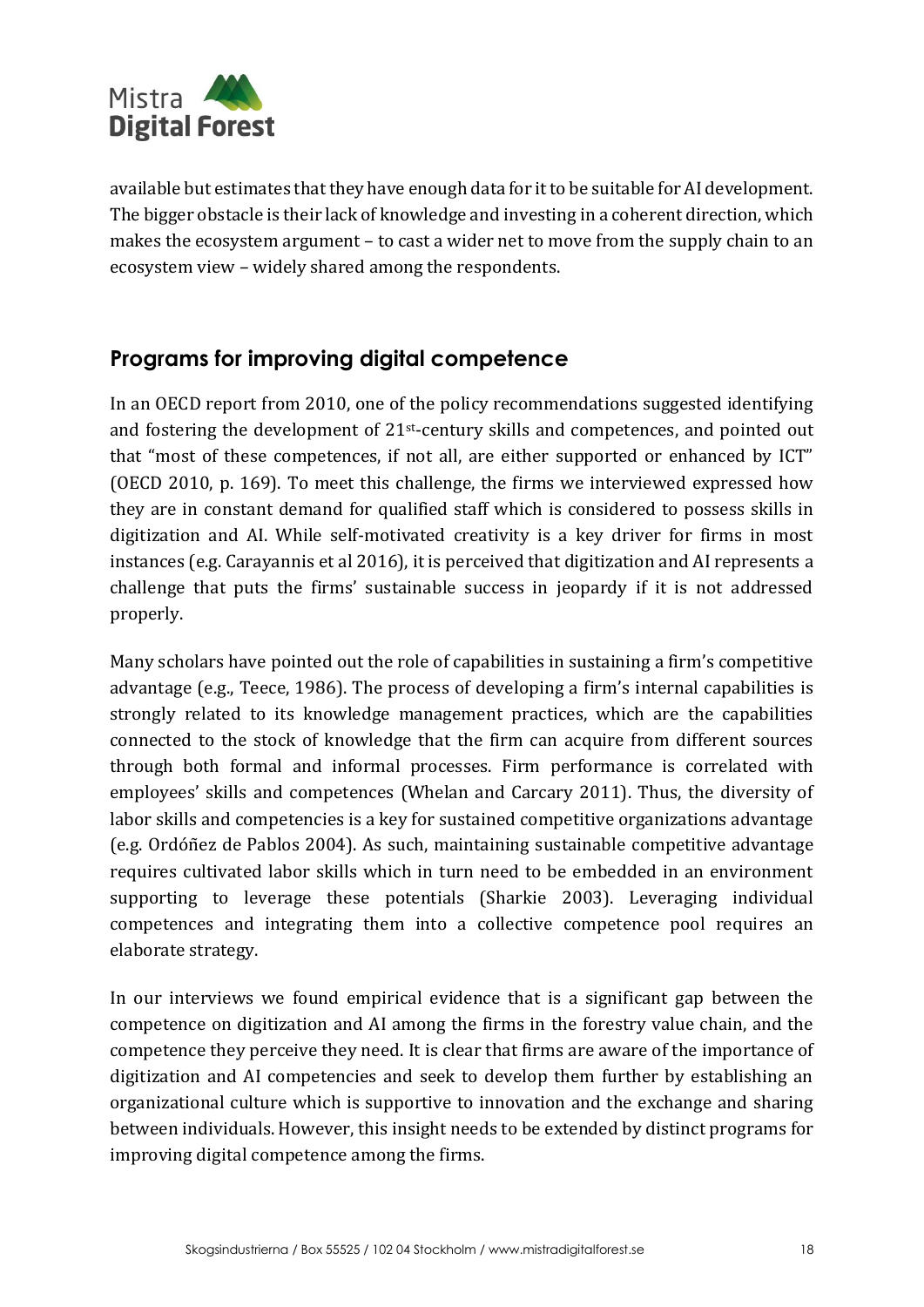

# **Approaches for identifying opportunities for service innovation**

The link between digital technologies and service innovation is a complex one. Services and digital technologies have a tight relationship, wherein digital technologies are not merely a passive background but a focal point and a facilitator of services (Schlagwein et al., 2017). Our results underscore the importance of digital technologies as an inseparable part for the development and survival on the competitive market for firms, and services were articulated by all organizations as a domain that must be improved. Digital technologies may serve as a mediator for openness and as a facilitator of the heterogeneity among actors, as it is highlighted in the literature (e.g. Yoo et al., 2012; Schlagwein et al., 2017; Sandberg et al., 2020). But this is largely an untapped potential thus far.

Having said this, our study demonstrates how the role of digital technologies has broadened the opportunities for the formation of networks between firms, laying the foundation for a distributed agency (Nambisan et al., 2017) to build new competencies and reach goals. Thus, the role of digital technologies serves as enabler and accelerator of openness between firms. In our case, we identified that the enabling capabilities of digital technologies can allow firms in the forestry value chain to cross their boundaries, expand to new industries, incorporate the whole value chain and assimilate diverse ideas/knowledge. We recognized that the linkage between internal and external actors can create the ground for collaborative communities. Boudreau and Lakhani (2009) characterized these communities as an environment suitable for fostering interaction among members and cultivating collaboration and knowledge exchange.

In addition, we underline limited trust as a barrier that firms should seek to overcome in facilitating service innovation. Based on Westergren and Holmström (2012), we see how the lack of trust is responsible for most cooperative failures and therefore, we suggest the creation of a trustworthy environment that facilitates the management of cooperative tensions. Second, we consider the process of drawing of an IP strategy as a critical. Coupled with Chesbrough's (2006) idea of open innovation, we recognize the advantages of managing the IP property in a way that can improve the business model and increase the profits from competitors, instead of excluding the members from using the technology. Since the potential for knowledge diffusion across the value chain is high (e.g. Holgersson et al., 2018) it seems advisable for firms to design a digitization strategy by considering the potential for rapid diffusion and imitation (Chesbrough, 2006). Building on this, we argue that the firms along the value chain may consider reducing some of their use of IPs in order to facilitate collaborative and innovative activities that are promising in a long-term.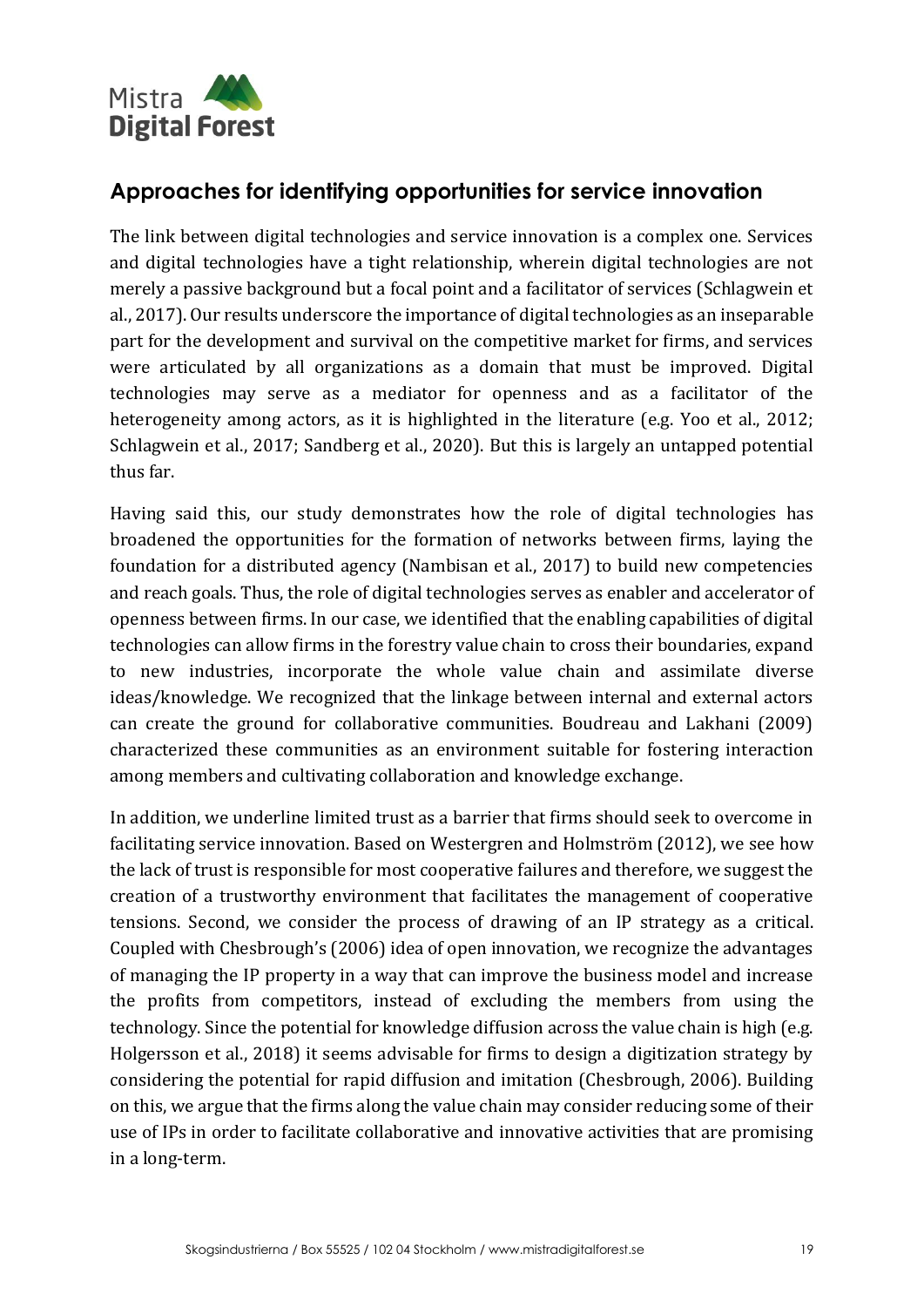

Furthermore, it is well established how heterogeneity of knowledge, actors and industries are of utmost importance for innovation (Sandberg et al., 2015). Technology heterogeneity and the implementation of digital technology solutions from other industries may diminish the risk of unpredictability while improving product development (Enkel et al., 2009). As such, the role of a "triple-helix" of innovation (academia, cluster and government) is crucial, and therefore firms in the forestry value chain should seek to maintain it. Simultaneously, firms in the forestry value chain should also expand its network further from research institutions. As such, we suggest the creation of an ecosystem that will include the whole value chain and broad the network activities. Knowledge and abilities that generate innovation can be discovered anywhere inside (or even outside) the forestry value chain (c.f. Lopes et al., 2016).

The interviews reflect how digital technologies reshape the nature and structure of products and services (e.g. Gawer, 2014; Nambisan et al., 2017). As such, digital technologies may not only increase productivity by developing complementary assets but also may enhance the forest management process (through for instance automation and robotization). Moreover, digital technologies play an important role in helping firms to cope with changing environment (El Sawy et al., 2010), which is appreciated by all organizations we interviewed. There are many opportunities for pursuing service innovation in this landscape, and it is a critical thing to do in order for firms in the forestry industry to remain competitive.

# **Concluding Comments**

To summarize, our empirical findings illustrate the challenges and opportunities for firms in the forestry industry in leveraging the value from digitalization and AI. Specifically, we investigated the information flows in the Swedish forestry value chain, and the new value creation opportunities associated with an integrated end‐to‐end digital information flow across the value chain. Our findings demonstrate that the traditional value chain works well, but the digital value chain is fragmented. Specifically, the results illustrate four major bottlenecks the forestry industry is facing: 1. The level of digital maturity is varied, 2. the supply/demand chain is broken, 3. The level of digital competence is low, and 4. The level of service innovation is low. To address these bottlenecks, we identified four key areas with respect to possible pathways forward: 1. strategies for boosting digital maturity, 2. from supply chains to ecosystems, 3. programs for improving digital competence, and 4. approaches for identifying opportunities for service innovation.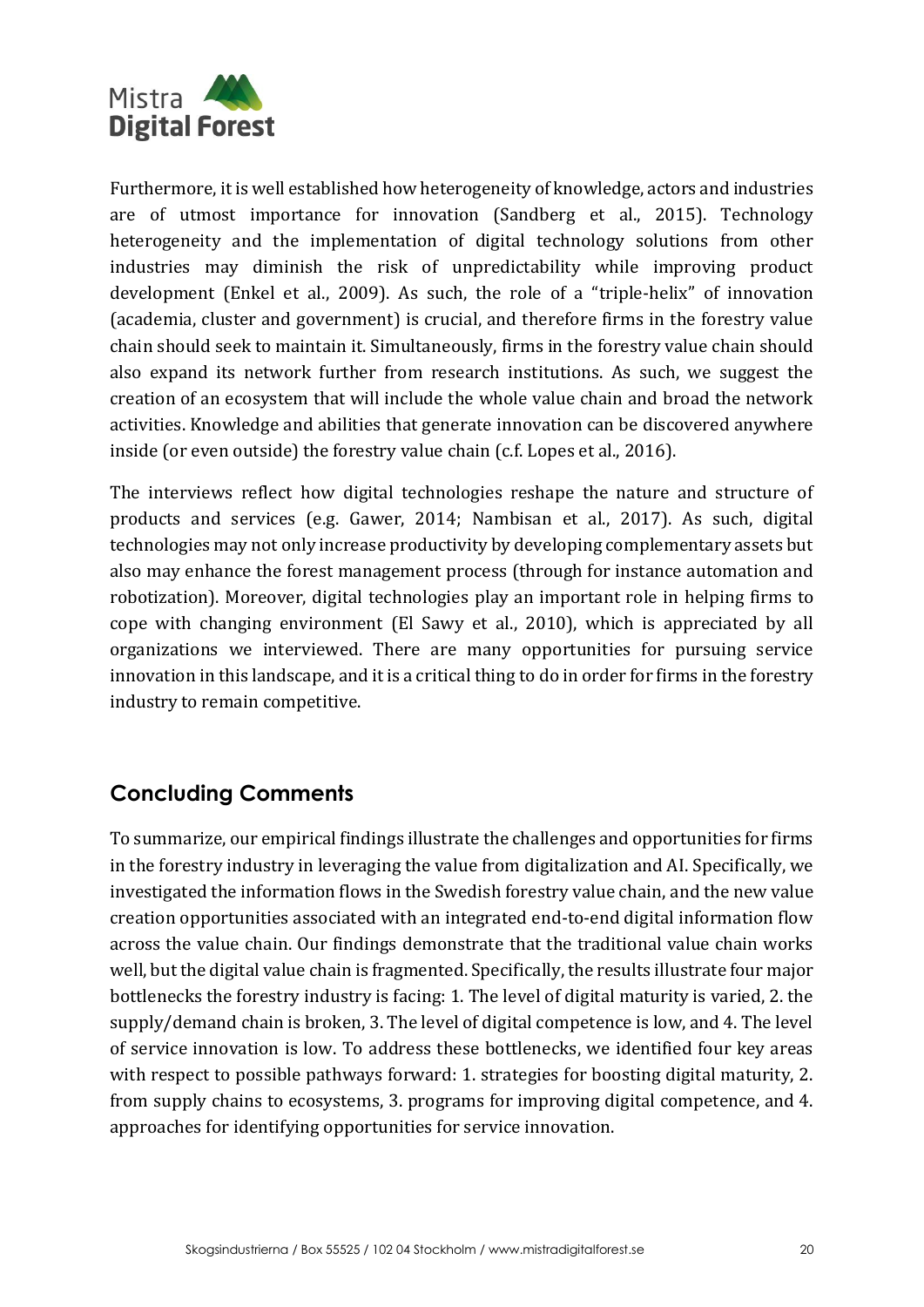

# **References**

Alavi, M., & Leidner, D. E. (2001). Knowledge management and knowledge management systems: Conceptual foundations and research issues. *MIS Quarterly*, 107–136.

Andersen, K. V., & Henriksen, H. Z. (2006). E-government maturity models: Extension of the Layne and Lee model. Government information quarterly, 23(2), 236-248.

Arvidsson, V., Holmström, J., & Lyytinen, K. (2014). Information systems use as strategy practice: A multidimensional view of strategic information system implementation and use. *The Journal of Strategic Information Systems*, *23*(1), 45-61.

Becker, J., Knackstedt, R., & Pöppelbuß, J. (2009). Developing maturity models for IT management. Business & Information Systems Engineering, 1(3), 213-222.

Besson, P., & Rowe, F. (2012). Strategizing information systems-enabled organizational transformation: A transdisciplinary review and new directions. *The Journal of Strategic Information Systems, 21*(2), 103–124.

Bharadwaj, A., El Sawy, O. A., Pavlou, P. A., & Venkatraman, N. (2013). Digital business strategy: toward a next generation of insights. *MIS Quarterly*, 471-482.

Boudreau, K., & Lakhani, K. (2009). How to manage outside innovation. *MIT Sloan management review*, *50*(4), 69-76.

Borz, S. A., Acuna, M., Heinimann, H. R., Palander, T., & Spinelli, R. (2017). "Innovating the competitive edge: from research to impact in the forest value chain": half-century of FORMEC. *Annals of Forest Research*, *60*(2), 199-201.

Brynjolfsson, E., & McAfee, A. (2014). *The second machine age: Work, progress, and prosperity in a time of brilliant technologies*. WW Norton & Company.

Bughin, J., Hazan, E., Lund, S., Dahlström, P., Wiesinger, A., & Subramaniam, A. (2018). Skill shift: Automation and the future of the workforce. *McKinsey Global Institute. McKinsey & Company*.

Carayannis, E., Meissner, D., & Edelkina, A. (2016). Targeted innovation policy and practice intelligence (TIP2E): Concepts and implications for theory, policy and practice. *The Journal of Technology Transfer, 2016,* 1–25.

Chesbrough, H.W. (2006). Open innovation: The new imperative for creating and profiting from technology. *Harvard Business Press*.

De Bruin, T., Rosemann, M., Freeze, R., & Kaulkarni, U. (2005). Understanding the main phases of developing a maturity assessment model. In *Australasian Conference on Information Systems (ACIS):* (pp. 8- 19). Australasian Chapter of the Association for Information Systems.

El Sawy, O.A., Malhotra, A., Park, Y., & Pavlou, P.A. (2010). Research commentary—seeking the configurations of digital ecodynamics: It takes three to tango. *Information systems research, 21*(4), 835- 848.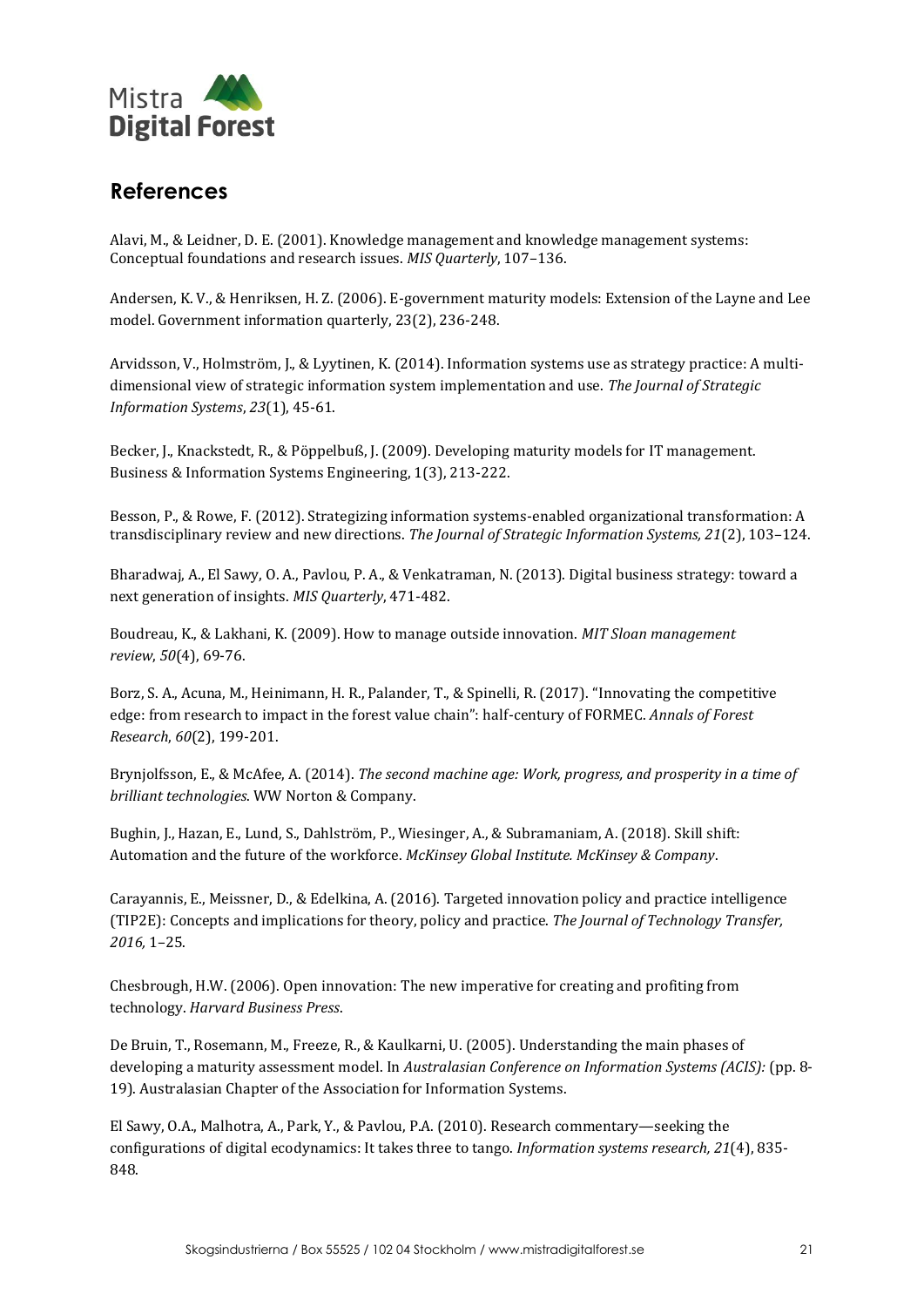

Enkel, E., Gassmann, O. and Chesbrough, H. (2009) Open R&D and open innovation: exploring the phenomenon. *R&D Management*, *39*(4), pp.311-316.

Felzensztein, C., Gimmon, E. and Deans, K.R. (2018) Coopetition in regional clusters: Keep calm and expect unexpected changes. *Industrial Marketing Management*, *69*, pp.116-124.

Fiol, C. M., & Lyles, M. A. (1985). Organizational learning. *Academy of Management Review, 10*(4), 803–813.

Gawer, A. (2014). Bridging differing perspectives on technological platforms: Toward an integrative framework. *Research Policy*. 43(7), 1239–1249.

Gharajedaghi, J. (2011). *Systems thinking: Managing chaos and complexity: A platform for designing business architecture* (3rd ed.). Burlington, MA: Morgan Kaufmann.

Henkel, J., Schöberland, S., & Alexy, O. (2014). The emergence of openness: How and why firms adopt selective revealing in open innovation. *Research Policy*, *43*(5), 879–890.

Holgersson, M., Granstrand, O., & Bogers, M. (2018). The evolution of intellectual property strategy in innovation ecosystems: Uncovering complementary and substitute appropriability regimes. *Long Range Planning*, *51*(2), 303-319.

Holmström, J. (2018). Recombination in digital innovation: Challenges, opportunities, and the importance of a theoretical framework. *Information and Organization*, Vol. 28, Issue 2, pp. 107-110.

Jonsson, K., Mathiassen, L., & Holmström, J. (2018). Representation and mediation in digitalized work: evidence from maintenance of mining machinery. *Journal of Information Technology*, *33*(3), 216-232.

Kallinikos, J., Aaltonen, A., & Marton, A. (2013). The ambivalent ontology of digital artifacts. *MIS Quarterly*, 37(2), 357–370.

Kane, G. C., Palmer, D., Phillips, A. N., Kiron, D., & Buckley, N. (2015). Strategy, not technology, drives digital transformation. MIT Sloan Management Review and Deloitte University Press, 14.

Kane, G. C. (2016). The dark side of the digital revolution. *MIT Sloan Management Review*, *57*(3).

Klein, H. K., & Myers, M. D. (1999). A set of principles for conducting and evaluating interpretive field studies in information systems. *MIS Quarterly*, *23*(1), 67-94.

Lopes, C. M., Scavarda, A., Hofmeister, L. F., Thomé, A. M. T. and Vaccaro, G. L. R. (2017) An analysis of the interplay between organizational sustainability, knowledge management, and open innovation. *Journal of Cleaner Production*, *142*, pp.476-488.

Lyall, A., Mercier, P., & Gstettner, S. (2018). The death of supply chain management. *Harvard Business Review Digital Articles*, 2–4.

Manyika, J., & McAfee, A. (2014). Why every leader should care about digitization and disruptive innovation. *McKinsey Global Institute*.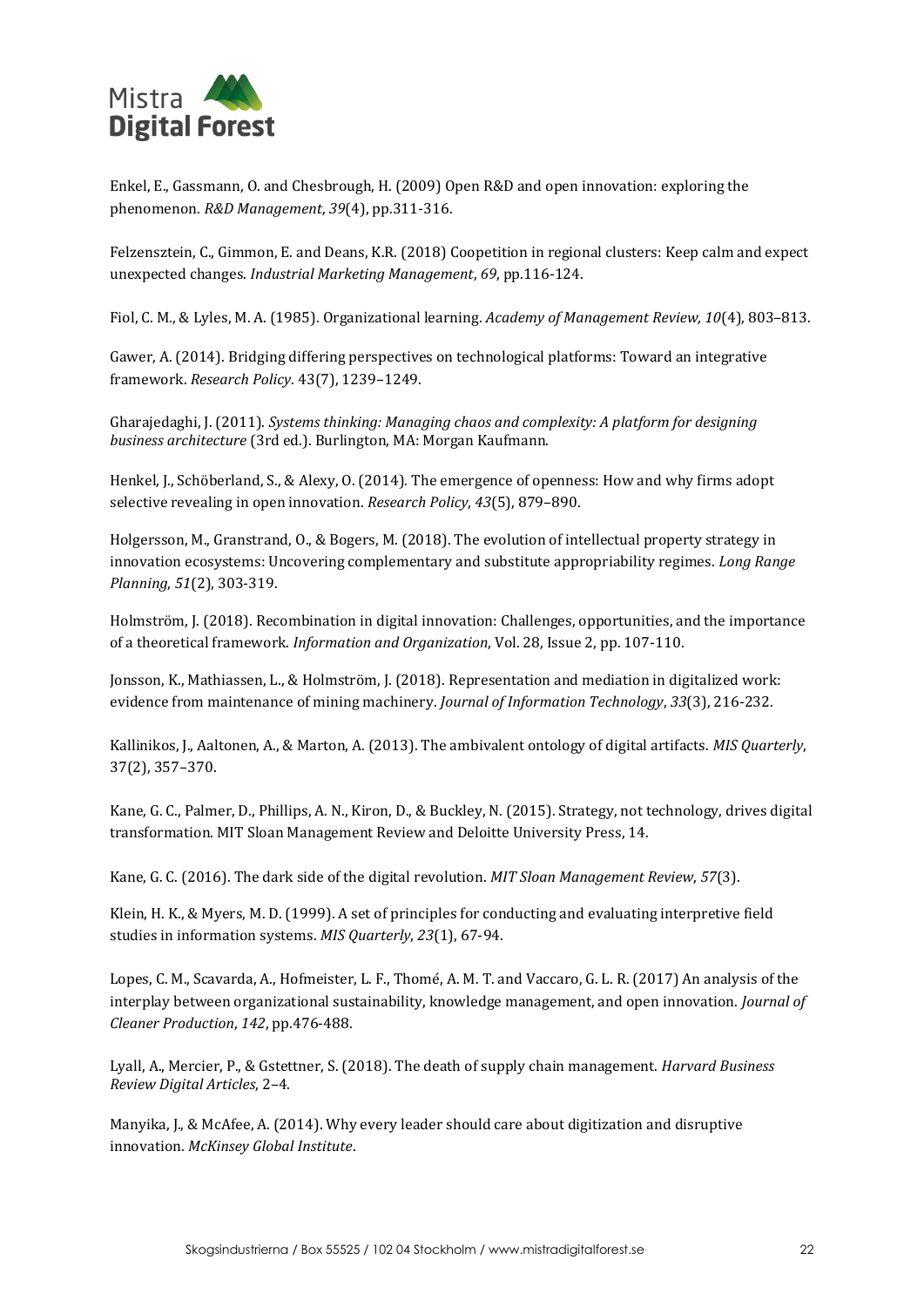

Markovitch, S., & Willmott, P. (2014). Accelerating the digitization of business processes. *McKinsey-Corporate Finance Business Practise*, 1-4.

Mason, J. (2002). *Researching your own practice: The discipline of noticing*. Routledge.

Myers, M. D. (2009). *Qualitative research in business & management*: SAGE Publications.

Nambisan, S., Lyytinen, K., Majchrzak, A., & Song, M. (2017). Digital innovation management: Reinventing innovation management research in a digital world. *MIS Quarterly, 41*(1), 223–238.

Napier, N. P., Mathiassen, L., & Robey, D. (2011). Building contextual ambidexterity in a software company to improve firm-level coordination. *European Journal of Information Systems, 20*(6), 674–690.

Nestle, V., Täube, F. A., Heidenreich, S., & Bogers, M. (2019). Establishing open innovation culture in cluster initiatives: The role of trust and information asymmetry. *Technological Forecasting and Social Change*, *146*, 563-572.

Nylén, D., & Holmström, J. (2011). From forestry machines to sociotechnical hybrids: Investigating the use of digitally enabled forestry machines. In *Researching the Future in Information Systems* (pp. 199-214). Springer, Berlin, Heidelberg.

Nylén, D., & Holmström, J. (2015). Digital innovation strategy: A framework for diagnosing and improving digital product and service innovation. *Business Horizons*, *58*(1), 57-67.

Nylen, D. & Holmström, J (2019). Digital innovation in context: Exploring serendipitous and unbounded digital innovation at the church of Sweden. *Information Technology & People,* 32(3), 696-714.

OECD, The Organisation for Economic Co-operation and Development. (2010). Are the New Millennium Learners Making the Grade? Technology use and educational performance in PISA. Paris, France: OECD Publishing.

Ordóñez de Pablos, P. (2004). Knowledge flow transfers in multinational corporations: Knowledge properties and implications for management. *Journal of Knowledge Management, 8*(6), 105–116.

Porter, M. E. (2008). *Competitive strategy: Techniques for analyzing industries and competitors*. Simon and Schuster.

Sambamurthy, V., Bharadwaj, A., & Grover, V. (2003). Shaping agility through digital options: Reconceptualizing the role of information technology in contemporary firms. *MIS Quarterly*, 237–263.

Sandberg, J., Holmström. J., Napier, N., & Levén, P. (2015). Balancing diversity in innovation networks Trading zones in university-industry R&D collaboration. *European Journal of Innovation Management, 18*(1), 44-69.

Sandberg, J., Holmström. J., & Lyytinen, K. (2020). Digitization and Phase Transitions in Platform Organizing Logics: Evidence from the Process Automation Industry. *MIS Quarterly.44(1),* 129-153.

Schlagwein, D., Conboy, K., Feller, J., Leimeister, J.-M., & Morgan, L. (2017). "Openness" with and without Information Technology: a framework and a brief history) *Journal of Information Technology. 32*(4), 297– 305.